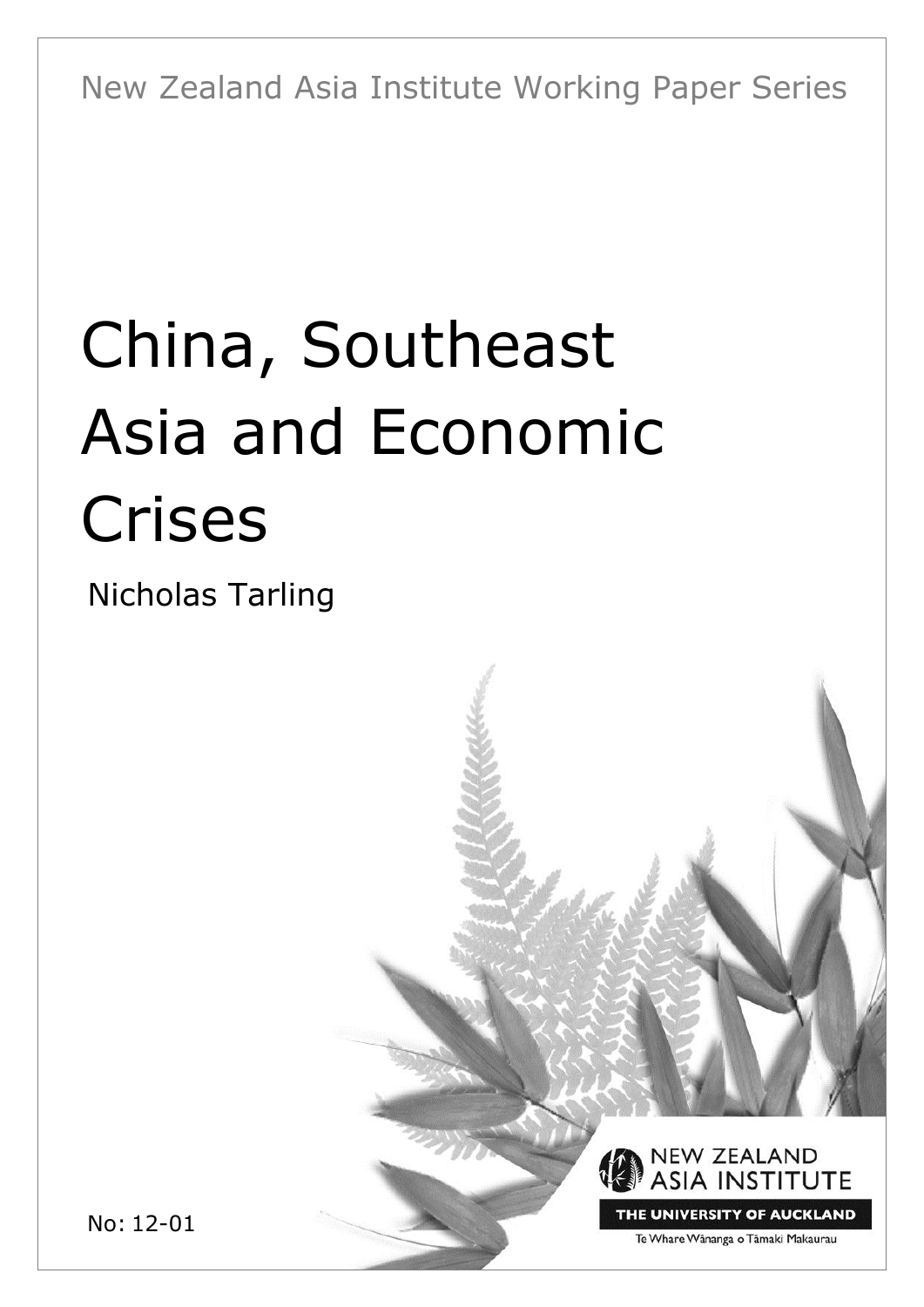# **Abstract**

*'Globalisation' may be viewed as a long-term historical process. It can also be seen in two dimensions: the economic changes that have dominated the discourse of the past twenty years; but also the political changes that have made the independent nation-state a world-wide norm, very different though such states may be. The two sets of changes cannot be considered entirely separately. Some attempt to do so, however, help in an analysis of their inter-connexion. Taking both a long-term and a short-term view of the issue in general, this paper particularly focuses on China and Southeast Asia.* 

Author: Emeritus Professor Nicholas Tarling, LittD (Cambridge), MNZM, is a Fellow at New Zealand Asia Institute, The University of Auckland.

1 June 2012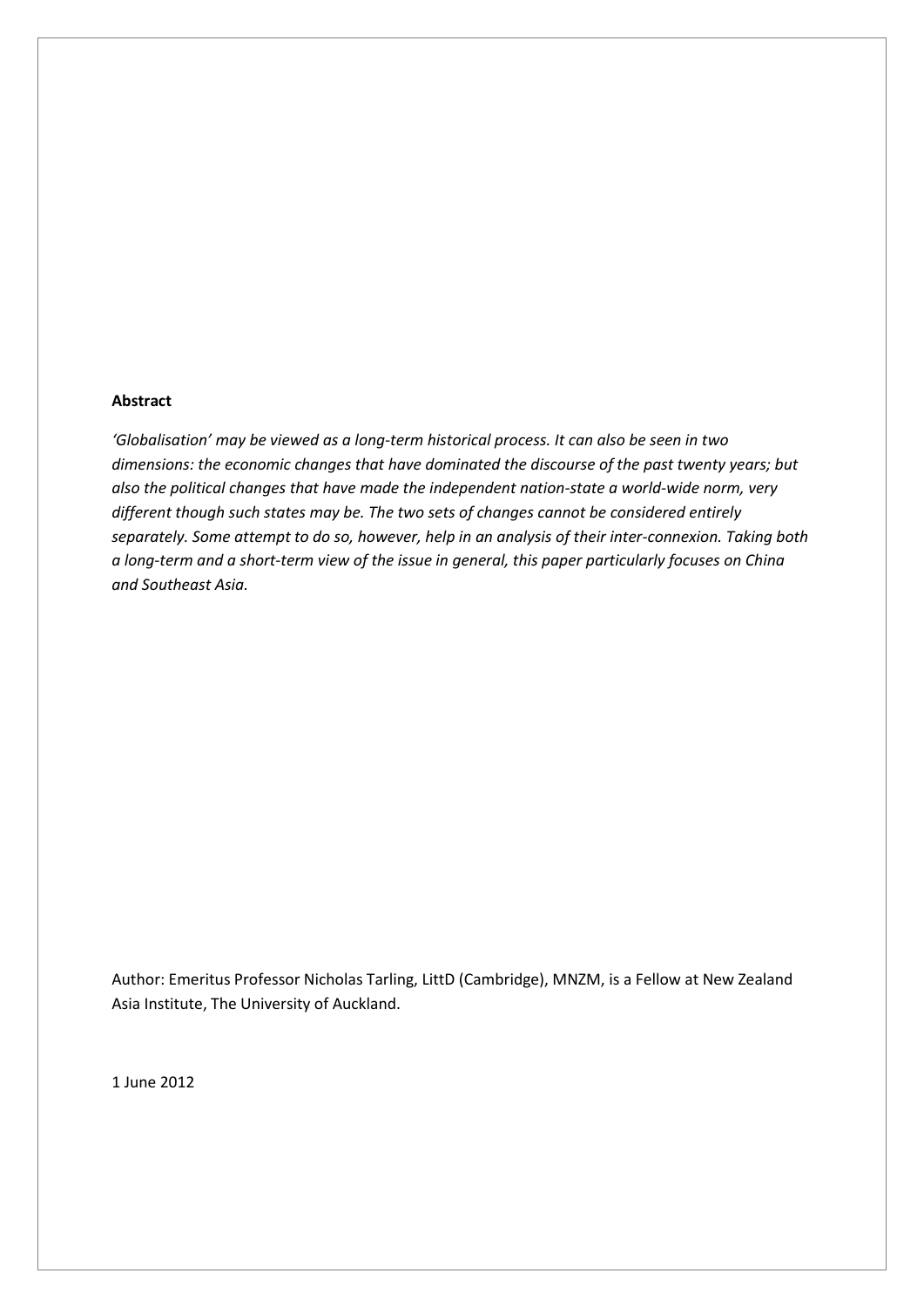# China, Southeast Asia and Economic Crises Nicholas Tarling

Historiography is often guided by current concerns. Viewing its outcome may thus be a guide to those concerns. That will apply to books and articles with a particular focus, such as feminism or terrorism. It will apply also to books that attempt, either with a single author or an editor marshalling other authors, to take a wider perspective, either geographically or chronologically or both. Perhaps indeed it will apply to them with particular force. The very structure of the work and the allocation of topics are problematic. Will some topics be over-emphasised, others omitted? The issue comes up even before it can be started and may not be resolved by the time it has concluded.

My own experience in producing *The Cambridge History of Southeast Asia* [1992] may without immodesty be produced as a case in point. It was to be a multi-author work, regional in focus. How were we to make the task manageable? If it were to be divided up chronologically, where would the time-lines start and stop? And on what topics should it focus, and in what order? Not all were happy with what seemed my rather conservative conclusions. Was not the Great Depression of the 1930s, they wondered, a more significant divider than the Japanese interregnum of the 1940s?

Subsequently I wrote a single-author history for OUP, *Southeast Asia: A Modern History* [2001]. It dealt with the subject regionally and topically, de-emphasising chronological divisions, but starting with the formation of states, not the economic activities of peoples. Was that putting first things first? Perhaps so: putting the state so prominently in the picture may seem more reasonable now than it did even in 2000.

In a work on regionalism in Southeast Asia that I wrote between those two dates, *Regonalism in Southeast Asia* [2006], I retained this crude and indeed ultimately unsustainable division between the political and the economic. Now I was influenced, of course, by the process and politics of 'globalisation', and I suggested that it took two forms, political and economic, both subject to ups and downs, and also interlinked in a variety of ways at various times.

## *The state system*

The current concept of a collection of states dealing with each other on the basis of equality and in conditions of 'anarchy' - in the sense of an absence of superordinate authority - originates in Europe. It came about only after much struggle, and is often named after the treaty of 1648 that brought an end to the Thirty Years' War, Westphalia. It marked a decisive stage in the overthrow of the Holy Roman Empire and the Papacy, contenders for hegemony in medieval Europe. Instead states would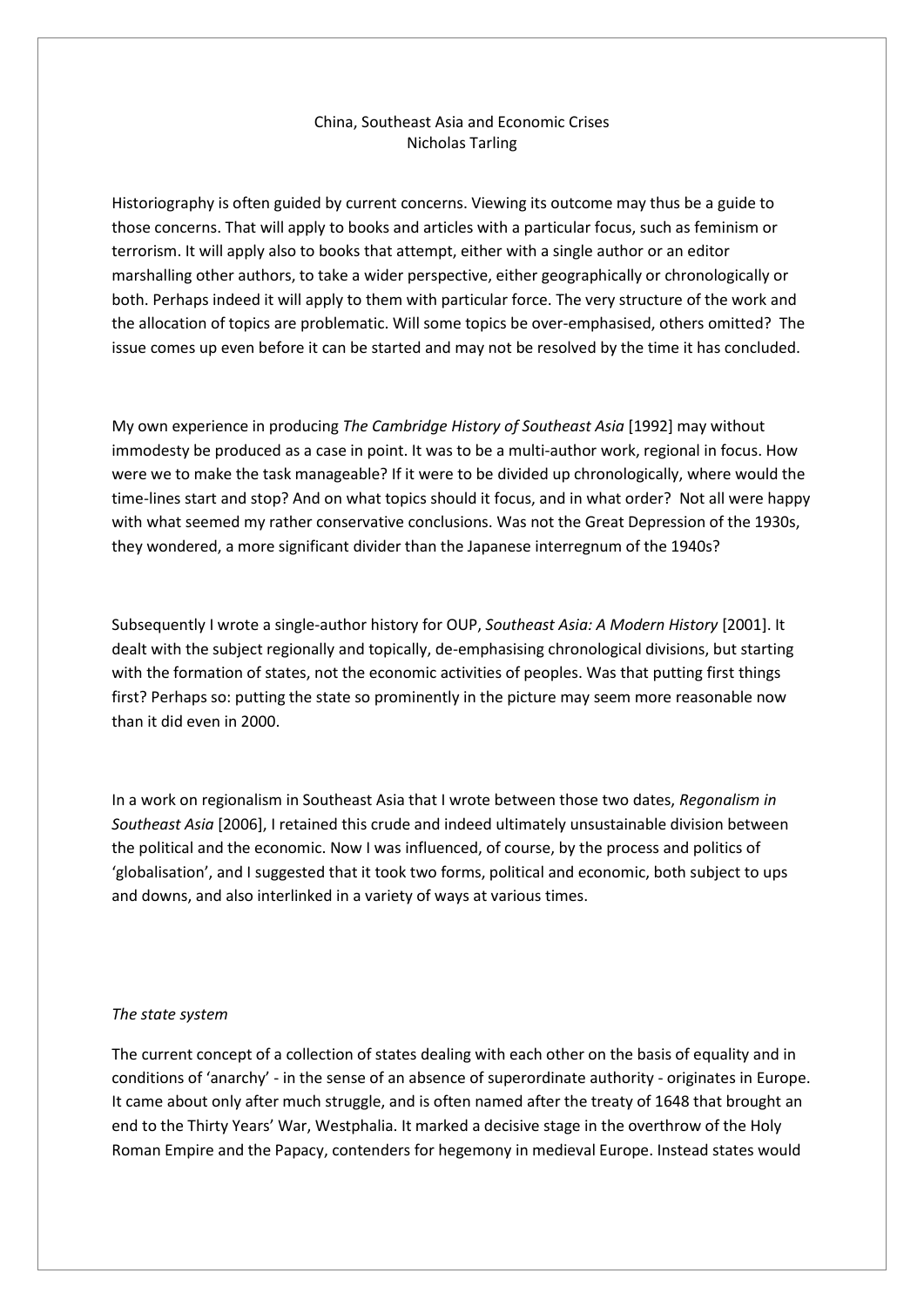conduct relations with one another on the basis of equality and sovereignty, even though their relative power differed, and their interests and ideologies often clashed.

Those struggles took place at the same time as the Europeans realised that the world was one, and they began to establish colonial realms and trading empires outside Europe. The two developments were surely connected. The urge to build and defend or expand the state in Europe was a driving force in the search for resources outside Europe. But there, of course, the Europeans did not create autonomous states on the model that was emerging in Europe. In Asia they at first treated the states they found either with deference, even awe, or on terms of equality. But in America they overthrew the empires they encountered, and established new polities whose autonomy was supported by distance rather than in principle.

That practice extended to Asia in the eighteenth and nineteenth centuries. The breakdown of the Mughal empire and the intensification of Anglo-French rivalry led to the creation of a British empire in India, though that in some ways acted as a restraint on the British elsewhere in Asia. In the nineteenth century almost all of Southeast Asia was divided among colonial powers. Japan escaped foreign intervention more narrowly, perhaps, than its historians and others have been ready to recognise. Turning 'imperialist' itself, it moved on Korea and Manchuria, in contest with the Russians who had expanded across Siberia, as well as with the Chinese. The Chinese had compromised, the Manchu achievement being either a success or a humiliation or both according to one's viewpoint. The inter-state rivalry that had promoted European expansion in the sixteenth and seventeenth centuries had been renewed by the modernisation of the state as a result of the impact of the French revolution and of industrialisation, prompting what came to be called 'imperialism'.

What had thus been created was, it might be said, a world of empires. Based in Europe, or adopting European practice, they dealt with each other on the basis of the principles of Westphalia, expanded to take account of the acquisition of empire. One crucial issue was the respective acceptance of empires. That required - as in Europe - the drawing of frontiers. It also came to require a definition of the measure of authority that imperial authorities exercised in 'possessions' and 'protectorates'. That became particularly important when the Second German Reich, established in 1871, entered the fray. Could it accept the claims the older empires put up? The Berlin Conference of 1884-5 set out guidelines, which in fact speeded up the 'partition' of Africa and spurred on the Dutch in Southeast Asia to round out 'Netherlands India'.

The world of empires could not, however, endure. Industrialisation redistributed power and that fostered ambition and apprehension. Empires came under threat or attack from other empires or would-be empires. They were also the object of threats or attacks of a political sort. Some within the metropolis considered 'empire' illegitimate, inconsistent indeed with the national principle on which their domestic states were now based. The colonial territories themselves had begun to modernise, the metropolis extending to them administrative and developmental practices adopted in the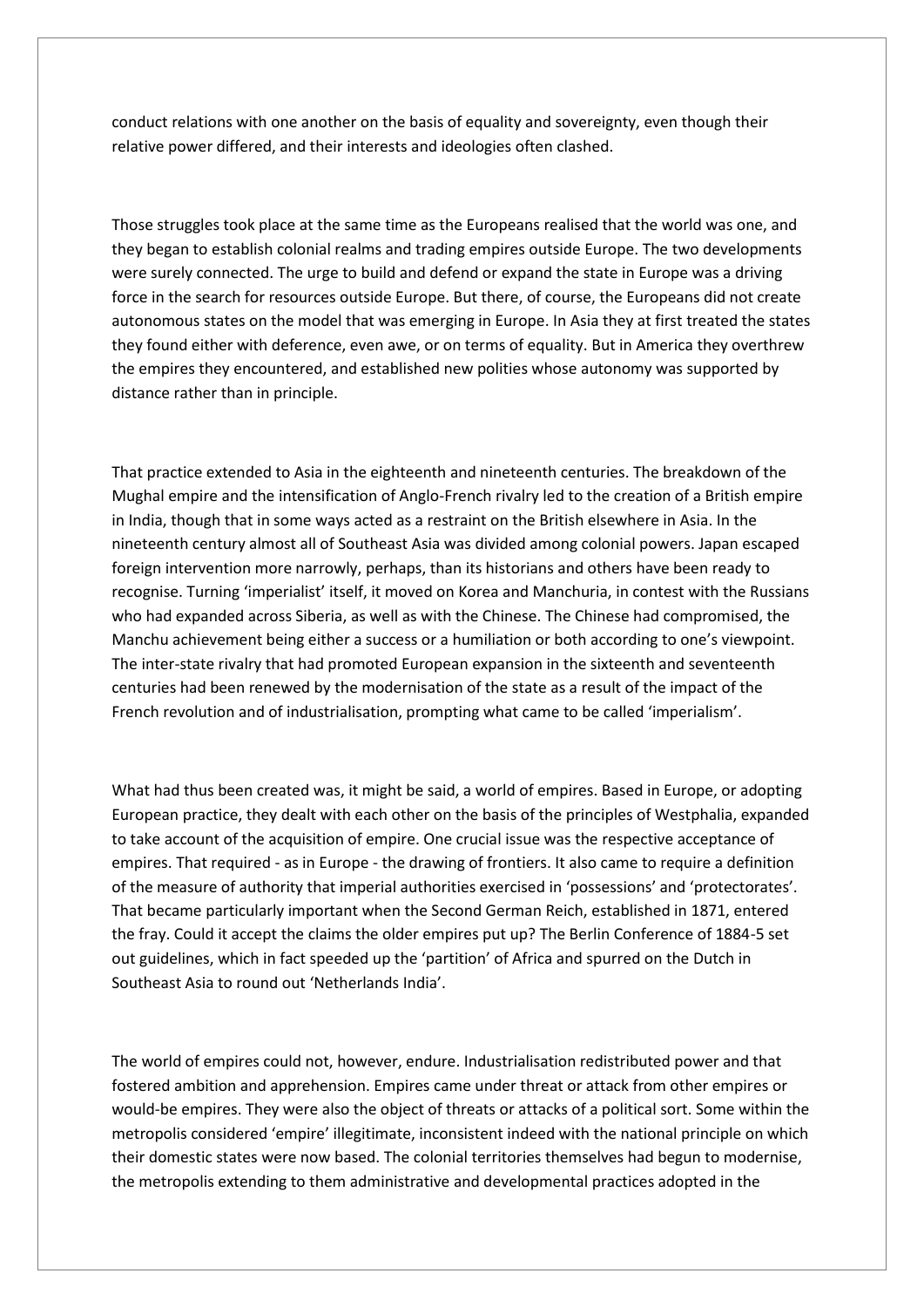homeland, education, the 'rule of law', concepts of private property, the census. But, if they were to modernise more fully, they could not do so as colonial territories. Moreover, the changes imperial rulers introduced helped to produce local elites who believed that the task was properly theirs. Within the frontiers of the world of empires, they sought to create 'nation-states' that, on the European model, could more fully modernise their society. By this indirect route a world of states, indeed of nation-states, would replace the world of empires, though imperialism might take new forms or the word be applied to new trends.

The world wars speeded up the process, both by weakening the leading imperial power, Britain, and by advancing the US and Russia to the rank of super-powers: both of them were opposed to 'imperialism', though also rivals and offering rival critiques. The world wars also prompted the founding of international organisations, the League of Nations after the first war and the United Nations after the second. The UN Charter was explicitly based on the Westphalia principles, though seeking also to transcend them. The organisation, Article 2 declared, was 'based on the principle of the sovereign equality of all its Members': its members were to 'refrain in their international relations from the threat or use of force against the territorial integrity or political independence of any State'. Gaining a seat in the UN was to become a significant step for a new 'nation': it marked a form of recognition in addition to the normal diplomatic recognition in the Westphalia tradition; and it offered a measure of security in return for the obligations it imposed.

In the Cold War world that US-Soviet Union rivalry produced, inter-state relations were intensely affected by ideology as well as interest. That affected both diplomatic recognition and seating in the UN, notably in the case of China. The seat was held by the Nationalist government for more than two decades after it had been displaced on the mainland by the Communist government. The latter took care, however, to assert that it abided by the principles that underlay the UN Charter. Indeed, in an agreement with India in 1954, it spelled them out. The preamble declared that the governing principles should be mutual respect for sovereignty and territorial integrity, non-aggression, noninterference in each other's internal affairs, equality and mutual benefit, and peaceful co-existence. Those principles, as Coral Bell puts it, were 'unexceptionable sentiments'.<sup>1</sup> Indeed they were core principles for a world of states, an amplified echo of those that underpinned the UN itself. The People's Republic of China was demonstrating that, though not a member of the UN, it deserved to be treated as one.

Not all accepted that they were more than sentiments, since the Chinese Communist Party was known to be tendering support for communist movements in Southeast Asia and elsewhere. Indeed, it was both collaborating and increasingly competing with the Soviet Union, as in fact it had been since the 1920s. Communism was an international movement allegedly based on class rather than state or nation. In practice, however, it compromised. Indeed Lenin evoked 'national' support in the

**.** 

<sup>1</sup> Coral Bell, *Survey of International Affairs 1954,* OUP, 1957, p. 244.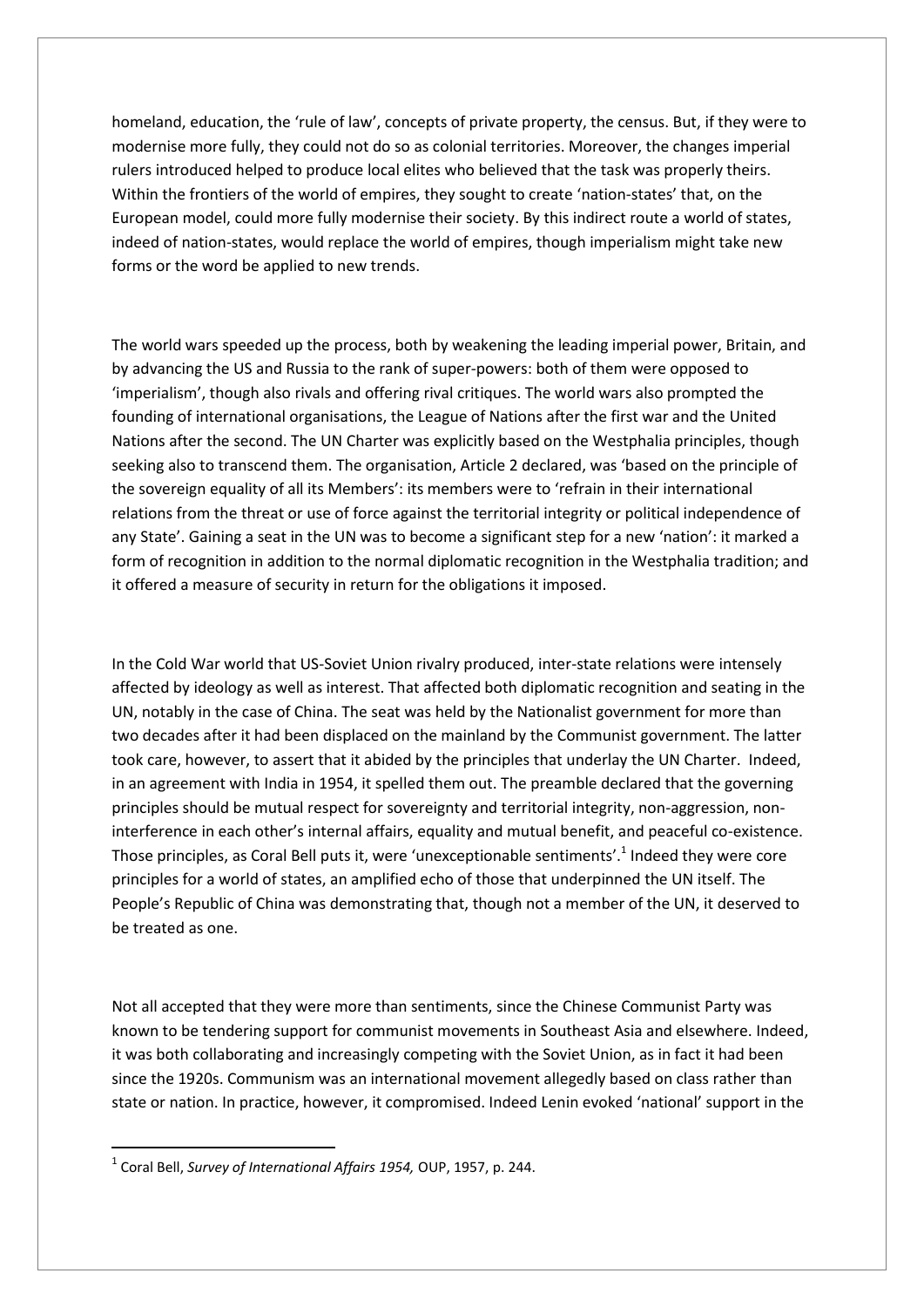struggle against 'imperialism'.<sup>2</sup> That struggle continued after the second world war, when the SU sought to win the support of 'new' nations against its rival super-power. Yet, at the same time, the course of its government-to-government relations was troubled by the undertow of party-to-party relations. The same was true of the PRC. But in neither case were the two relationships entirely at odds. Threats and promises about subversion could help to keep non-communist governments in line.

The rival super-power, the US, had no party-to-party relations to complicate or support its government-to-government relations. It was, however, determined not to be defeated in the Cold War. It was better able to offer economic aid than the SU, let alone the PRC. It also sought to fight 'subversion' by training and support and 'counter-subversion'. What was in fact taking place was a war that only nominally respected frontiers and sovereignties, and that sought to displace or bend 'neutralism' when that was professed by sovereign states. But it was a war that in a sense was fought in a framework of understandings. It tended to consolidate the nation-state principles, even as it in practice denied them. The two super-powers were fighting a limited war, seeking allies and supporters within a system. Inherited frontiers became firmer, not weaker.

The PRC - out of the system and lacking Taiwan - was restive in the 1960s, though increasingly directing its invective against the SU and its failure to confront the US. The pattern changed with the US acceptance of the PRC regime and its admission into the UN in 1971-2. These moves were deeply disadvantageous to the SU. But it continued with the forward policy on which it had embarked, both on land and sea: it invaded Afghanistan in 1979 and it deployed its navy in the South China Sea from Cam Ranh in Vietnam. Pressed by President Reagan's Star Wars initiative, but even more, perhaps, by economic necessity, Gorbachev sought in a speech at Vladivostok in July 1986 to open the way to the normalisation of relations with the PRC, and in a further speech at Krasnoyarsk in September 1988 he looked towards an early resolution of conflicts in Asia and called for collective efforts to reduce armaments and increase security in the Asia-Pacific.<sup>3</sup>

The SU's 'overstretch' contributed to a mounting crisis at home, and turned Gorbachev's reform into a revolution, even precipitating the breakup of the Union in 1991. The Cold War came to an end, though not, as some suggested, history itself. It remained to be seen how the principles of a world of states would be handled in a world where one state, the US, was overwhelmingly more powerful than any other. That was important for every state. What was of particular importance in Southeast Asia was the relationship with the 'rising' PRC.

 2 Terry Martin, *The Affirmative Action Empire*, Cornell UP, 2001, ch. 1.

<sup>&</sup>lt;sup>3</sup> Vladimir Rakhmanin, 'Soviet and Russian Policy towards Southeast Asia (1986-93)', in David Wurfel and Bruce Burton, eds, *Southeast Asia in the New World Order*, New York: St Martin's, 1996, p. 129. *Financial Times,*  17.9.88.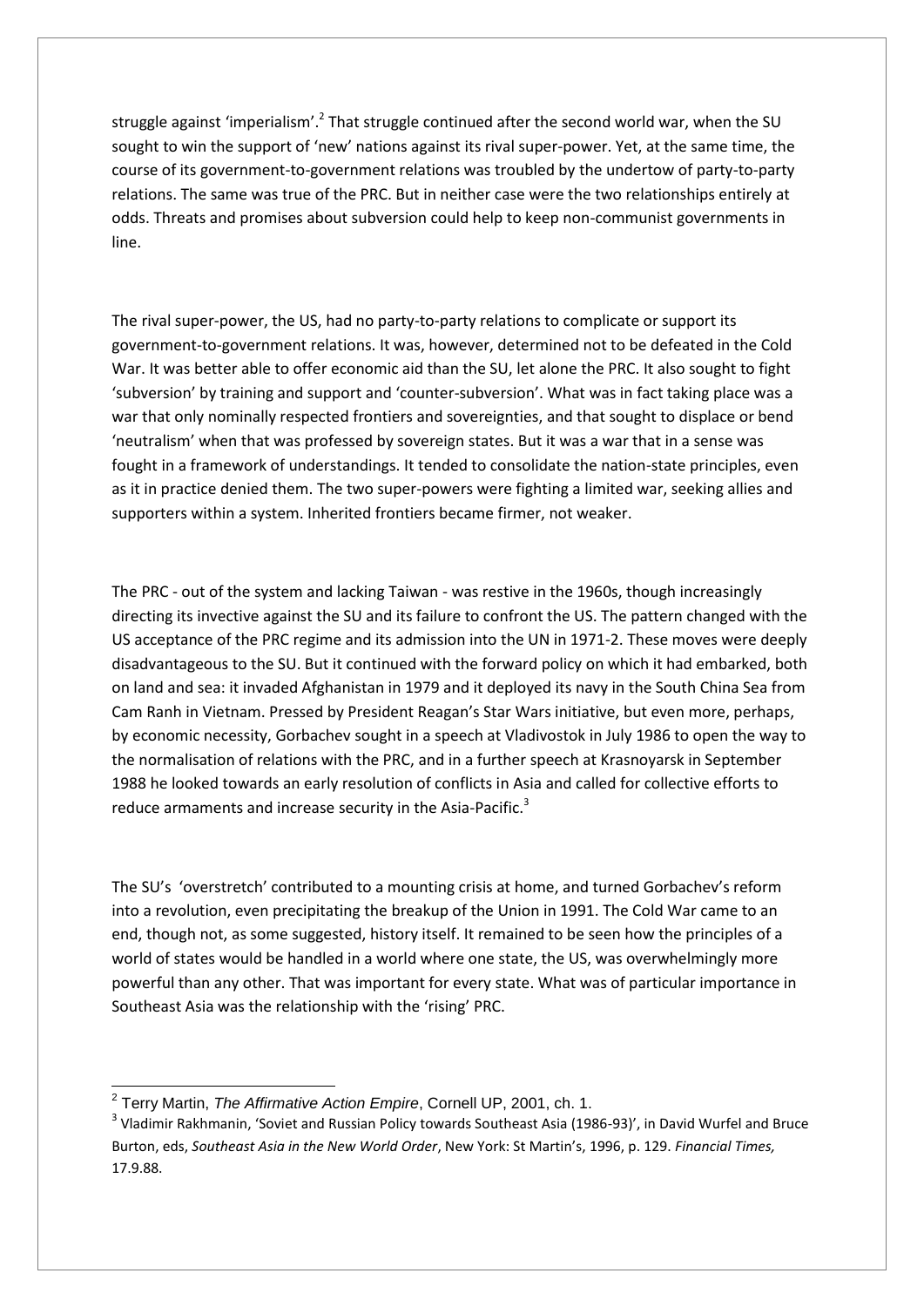# *Economic globalisation*

The development of a world-wide economy ran alongside, interlinked and was at times at odds with the emergence of the world of states. Its origins, like the origins of the world of states, may be dated back to the late fifteenth, sixteenth and seventeenth centuries CE. Doing that, of course, must not ignore the development of supra- or intra-regional trade links in an earlier period, across Asia landward by the 'silk route', for example, or within the 'world' as known to the Ming voyagers of the early fifteenth century CE. Nor, on the other hand, should we assume that a 'world-wide' economy of the 16-17<sup>th</sup> centuries was simply an early 'globalisation', ignoring the differences between the two, over-simplifying the process, neglecting the ups-and-downs that marked this development as well as that of the world of states. And we should, of course, not forget that the states had and have a role, promoting, manipulating, facilitating the development of their economies, in control of economic trends or at their mercy or both.

When Britain signed the Elgin treaty that helped to 'open' Japan in 1858, Marx took it as a sign that 'world trade was taking a new direction'. Succumbing to historiographical temptation, he told Engels that bourgeois society 'has experienced its sixteenth century a second time - a sixteenth century which will, I hope, sound the death knell of bourgeois society, just as the first one thrust it into existence. The particular task of bourgeois society is the establishment of the world market, at least in outline, and of production based upon the world market. As the world is round, this seems to have been completed by the colonization of California and Australia and the opening up of China and Japan.'<sup>4</sup>

Trade and the acquisition of colonial territories had so far been very much bound up with the rivalry among European states. War was carried on through trade and vice-versa. But the industrial revolution opened up a different prospect. The ideas Adam Smith put forward at the time when the American colonies were contesting British control could be generalised. Why, he had asked, insist on political control? Instead Britain should settle with the colonies 'such a treaty of commerce as would effectually secure to her a free trade, more advantageous to the great body of the people ... than the monopoly which she at present enjoys'.<sup>5</sup>

With industrialisation, the cause of free trade was widened, and imperial control seemed ever less necessary. 'Commerce is the grand panacea', Richard Cobden claimed.<sup>6</sup> Friedrich List was lost in admiration of Britain's achievement as the first industrial power. '[T]he world has never witnessed a

**.** 

<sup>4</sup> Quoted in Dona Torr, introduction to *Marx on China,* London: Lawrence and Wishart, 1951, p. xvi.

<sup>5</sup> Quoted in G. Bennett, ed., *The Concept of Empire,* London: Black, 1962, p. 47.

<sup>6</sup> Quoted in Martin J. Wiener, *English Culture and the Decline of the Industrial Spirit,* CUP, 1981, p. 28.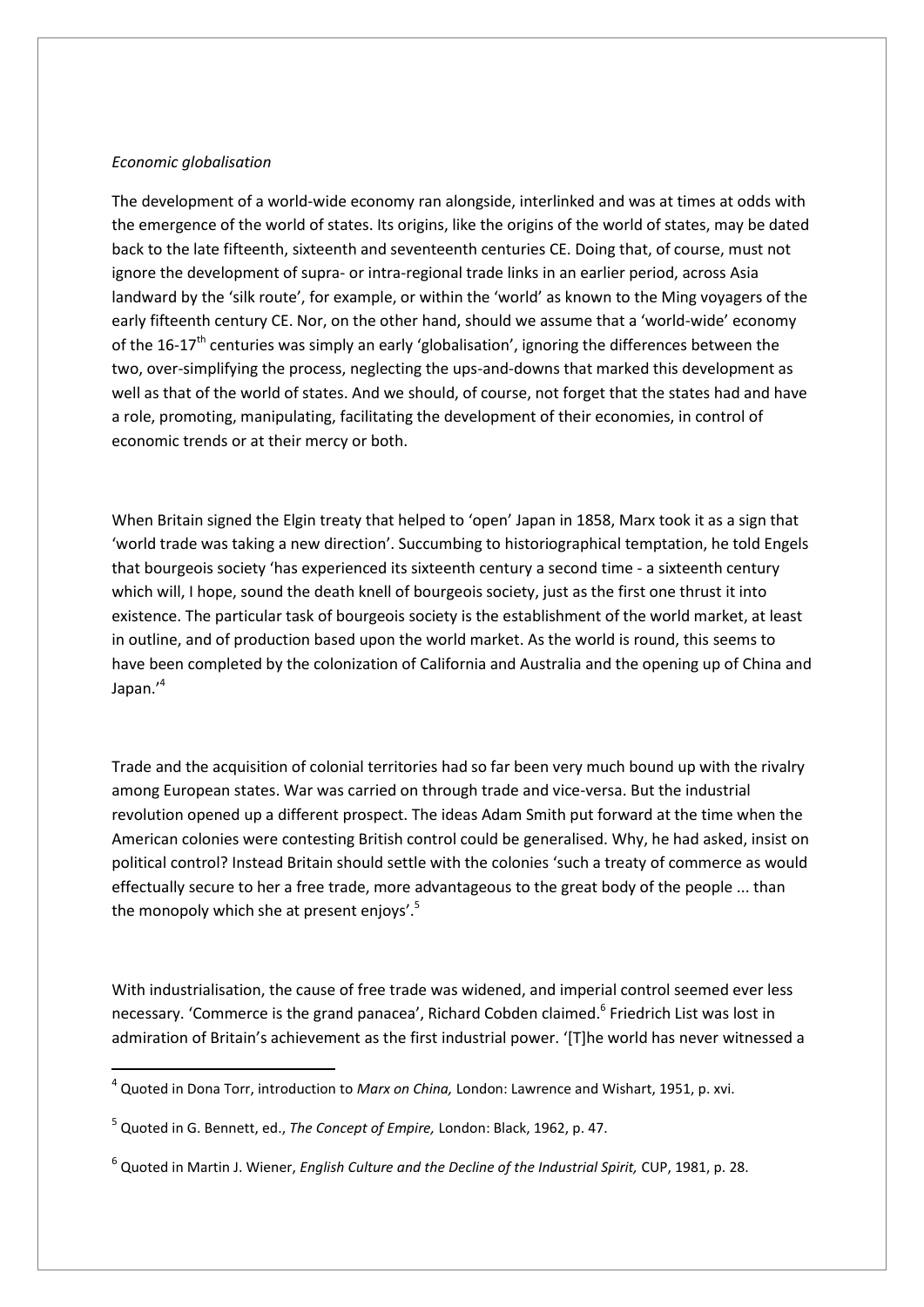supremacy to be compared with that existing in our time', he wrote in 1841. Earlier powers had sought to 'establish universal dominion upon the power of arms'. England [sic] sought to become 'an immense manufacturing and commercial city', a centre of arts and knowledge, 'the arsenal of extensive capital, the universal banker'.<sup>7</sup>

Arguably other nations, however, would also benefit from the 'panacea', and free trade was advanced by a range of 'most-favoured-nation' treaties. But, while industrialisation spread, it spread differentially. It began to create a new distribution of power among states, and new patterns of rivalry. It also promoted a new protectionism, not merely in respect of colonial territories, but in respect of metropolitan states. The British stood by 'free trade'. But over against them other major states resorted to protection, Germany in 1879, the US in 1890, Russia in 1891, France in 1892. The development of the world-wide economy and of the world of states crossed paths. The former did not necessarily imply free trade. That might be the choice of the leading economic power, but not of those who wished to catch up or overtake.

The first and second world wars marked further steps in the redistribution of power, breaking down the primacy of the British, but not to the advantage of their challenger on the continent, the Germans, nor their ally cum challenger in Asia, the Japanese, who, after the 'Restoration' of 1868, had adopted a programme of industrialisation and 'modernisation'. Out of these conflicts, indeed, emerged what the Germans and the Japanese had feared, two super-powers, the US and the SU. Another way of viewing the history of this period is conceivable, as the contributors to the Cambridge History pointed out. A long phase of economic expansion - marked only by occasional recessions - had been brought to a halt by the Great Depression after 1929. Was the one change more important than the other? It may be better to suggest that they interlinked in Japan and in Germany, in the US and the UK. In the depression states gained new powers and responsibilities, often sharing common problems, but framing their answers in differing ideologies.

#### *The post-war decades*

**.** 

Differing ideologies were also adopted by the two super-powers at the end of the war, not only in the political field, but in the economic field also. The statesmen of the 'Western world' sought to provide international institutions that would promote economic recovery and development, and so remove the burden of depression and unemployment often seen - though it was only a partial truth as a root cause of war. Though prepared to join the UN, the SU, on the other hand, saw it 'an institution to give security by political rather than economic means. Its own economy was so closely

<sup>7</sup> Quoted in B. Semmel, *Imperialism and Social Reform,* London: Allen and Unwin, 1960, p. 141.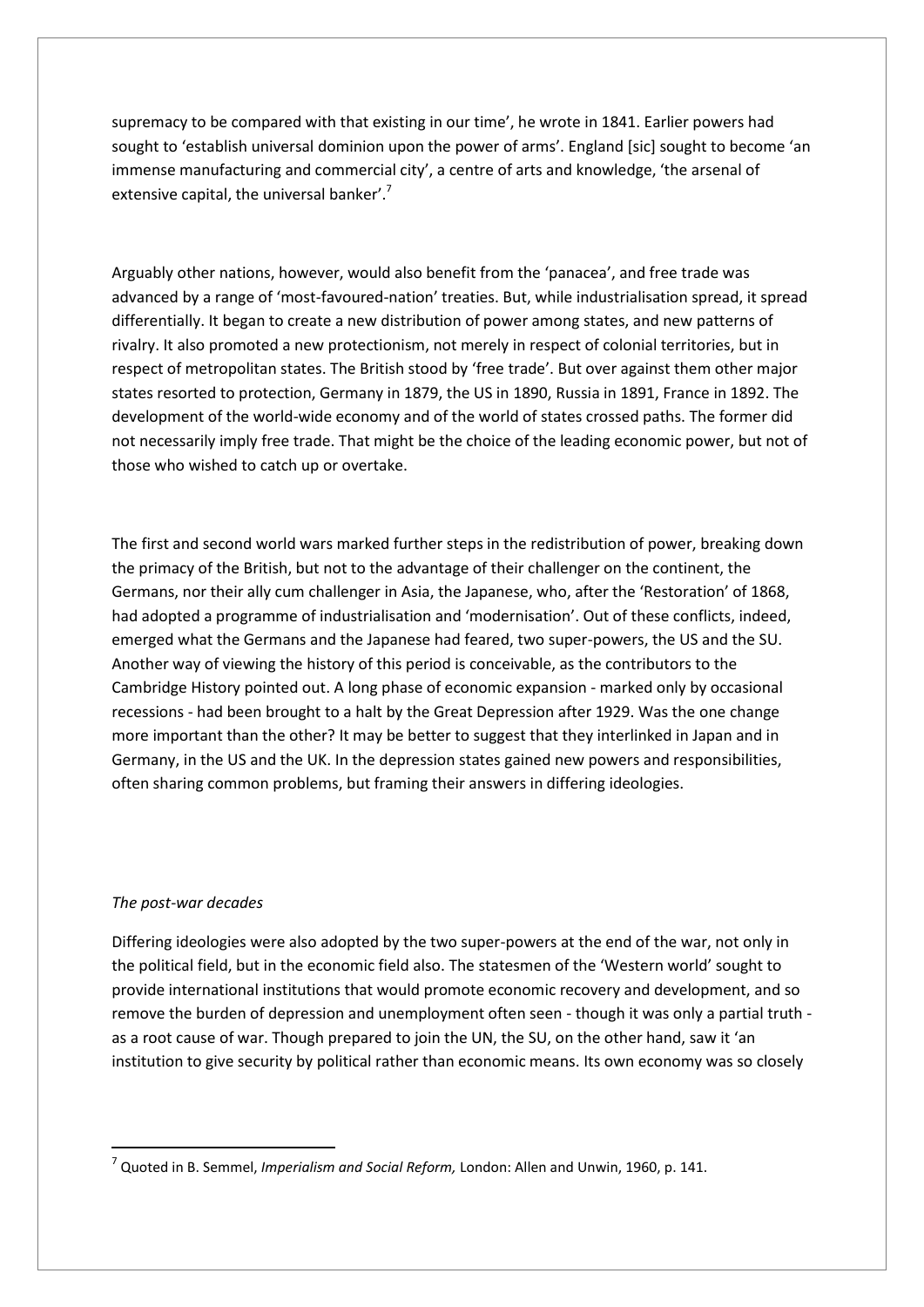controlled that it was unwilling either to contribute to or receive from international economic institutions.'<sup>8</sup>

Though it took part in regional commissions, such as ECAFE, the SU did not join in the work of other specialised agencies. Partly as a result, those connected with international trade and finance 'developed into institutions with only a loose connexion with the UN', $9$  and their nature was determined by post-war discussions between the US and the UK. The interests and attitudes of those two states indeed differed, as did their resources. Abandoning the isolationism of the 1930s, and conscious of their economic strength, the Americans argued that the universal liberalisation of trade would lead to world prosperity. 'They were not opposed to the formation of customs unions, with free internal trade and a common external tariff, although these were less desirable than world-wide reduction of tariffs; but they were opposed to discriminatory tariffs.' In the Depression of the 1930s, however, the British had rather belatedly developed a system of imperial preferences. They also thought that liberalisation was not enough in itself: it had to be 'accompanied by policies designed to safeguard countries like Britain from foreign depression and slump'.<sup>10</sup>

The two partners recognised, however, that 'any plans to stabilize the post-war international economy must cover exchange stability and balance-of-payments problems; long-term investment; the reduction of trade barriers; measures to secure full employment; price control for primary products.<sup>'11</sup> The conference at Bretton Woods in July 1944 covered the first two issues. International monetary stability, it was considered, 'depended on each country having access at known rates to other currencies as part of its general liquidity position'. Each would also have to 'maintain exchange rates with a sense of responsibility towards the international economy as a whole', avoiding competitive devaluations, multiple exchange rates and anomalous cross-rates, 'while retaining an acceptable means of adjusting its exchange rate other than being forced to deflate or inflate in order to keep the exchange rate constant'.<sup>12</sup> The instrument was the IMF. Each member agreed a gold par value for its currency, adjustable beyond 1% only with IMF consent. The Fund, the resources of which were provided by quota contributions from each member, was also a kind of banker, though, not having its own money, it could not be a lender of last resort.<sup>13</sup>

**.** 

<sup>13</sup> Charles P. Kindleberger and Robert Z. Aliber, *Manias, Panics, and Crashes*, Basingstoke: Palgrave Macmillan, 2005, p. 229.

<sup>8</sup> W. Knapp, *A History of War and Peace,* OUP, 1967, p. 552.

 $^9$  ibid., p. 553.

 $10$  ibid., p. 554.

 $11$  ibid., p. 555.

 $12$  ibid., p. 556.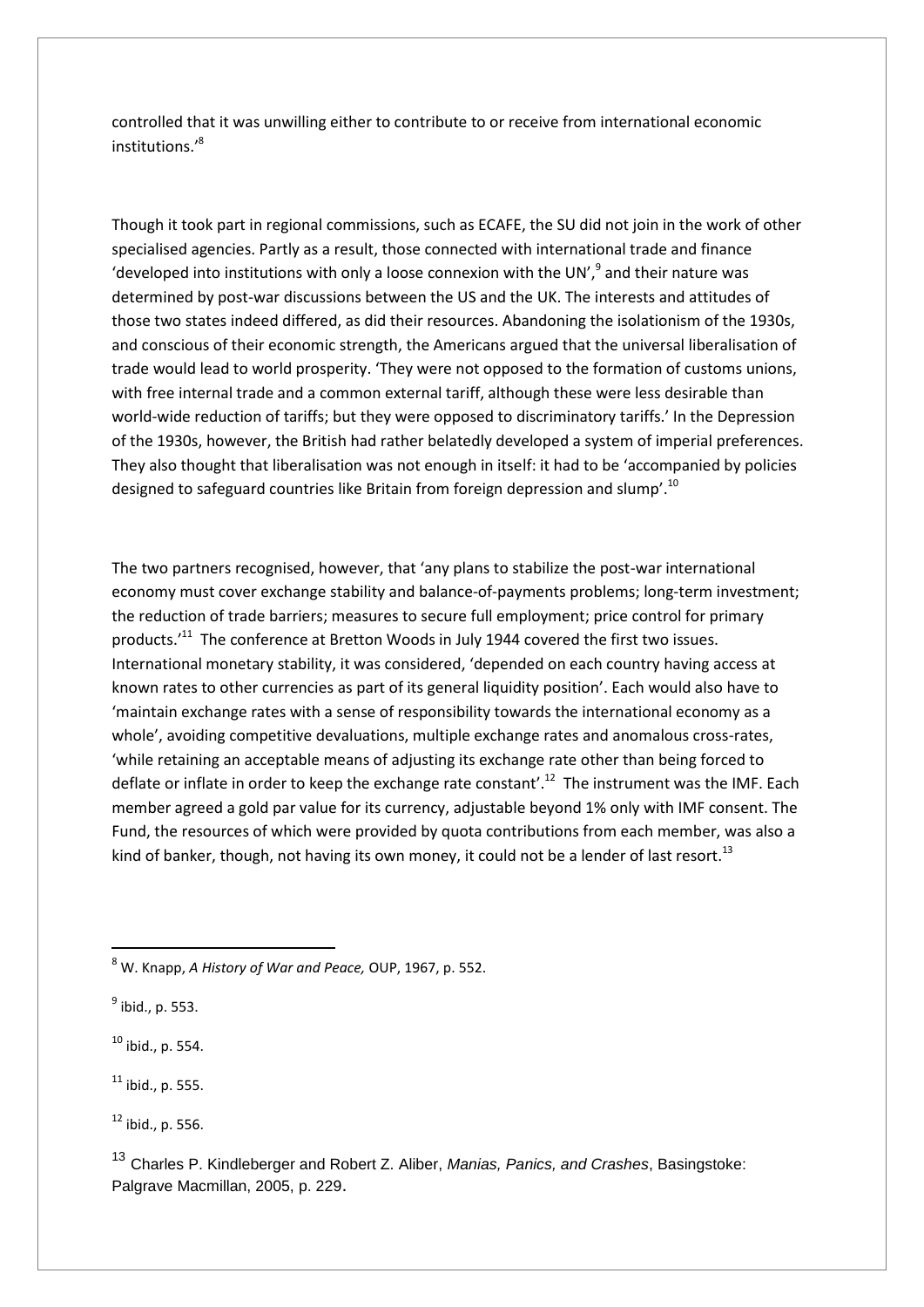Bretton Woods also set up the World Bank [International Bank for Reconstruction and Development, IBRD], again sustained by quota contributions, in general the same as the contribution to the IMF, though in the US case larger. Its task was to decide what loans to give and what projects to favour. It did in the event come to focus on infrastructural projects insufficiently attractive to the private sector. Its assessment of such projects gave it another significant role, the provision of advice to 'developing' countries.

Britain and the US also agreed on proposals for an international conference on trade and employment, the two other issues, but here there were important differences. Lord Keynes, the British negotiator, 'at first denounced the American attachment to non-discrimination in trade', and then celebrated it.<sup>14</sup> 'Discrimination', he declared, called up 'all the old lumber, most-favored nation clause and all the rest which ... made such a hash of the old world.' The aim was to restore multilateral trade.<sup>15</sup>

The concerns of the British over multilateralism had, however, been increased by the negotiations for a US loan in 1945, and they did not believe that the Administration's offer of major tariff reductions would survive Congress. The Charter of an ITO was indeed signed in March 1948, but it was not ratified. The Geneva Conference that had drawn up the charter in 1947 did, however, produce a General Agreement on Tariffs and Trade [GATT], which many countries eventually signed. That forbade quantitative restrictions, except where required to safeguard the balance of payments, to protect agriculture or to assist underdeveloped countries. Tariffs were to be reduced by bargaining. The first round took place at Geneva, and others followed.

The US was a clear supporter of multilateralism in trade in the first two post-war decades. Though no ITO had been set up, a great deal was done by GATT and its secretariat, formally known as the Interim Commission for the ITO.<sup>16</sup> GATT evolved into a de facto world trade organisation and rounds of talks were held under its auspices following the first Geneva round, the Annecy round (1949), the Torquay round (1951), a second Geneva round (1956), the Dillon round (1960-1), the Kennedy round (1964-7), the Tokyo round (1973-90), and the Uruguay round (1986-94), which finally established the WTO.

1

 $14$  Jagdish Bhagwati, 'Regionalism and Multilateralism: an Overview', in Jaime de Melo and Arvind Panagariya, eds, *New Dimensions in Regional Integration,* CUP, 1993, p. 22.

 $15$  Quoted in ibid., pp. 22-3.

<sup>16</sup> Bernard M. Hoekman and Michael M. Kostecki, *The Political Economy of the World Trading System,* OUP, 1995, p. 13.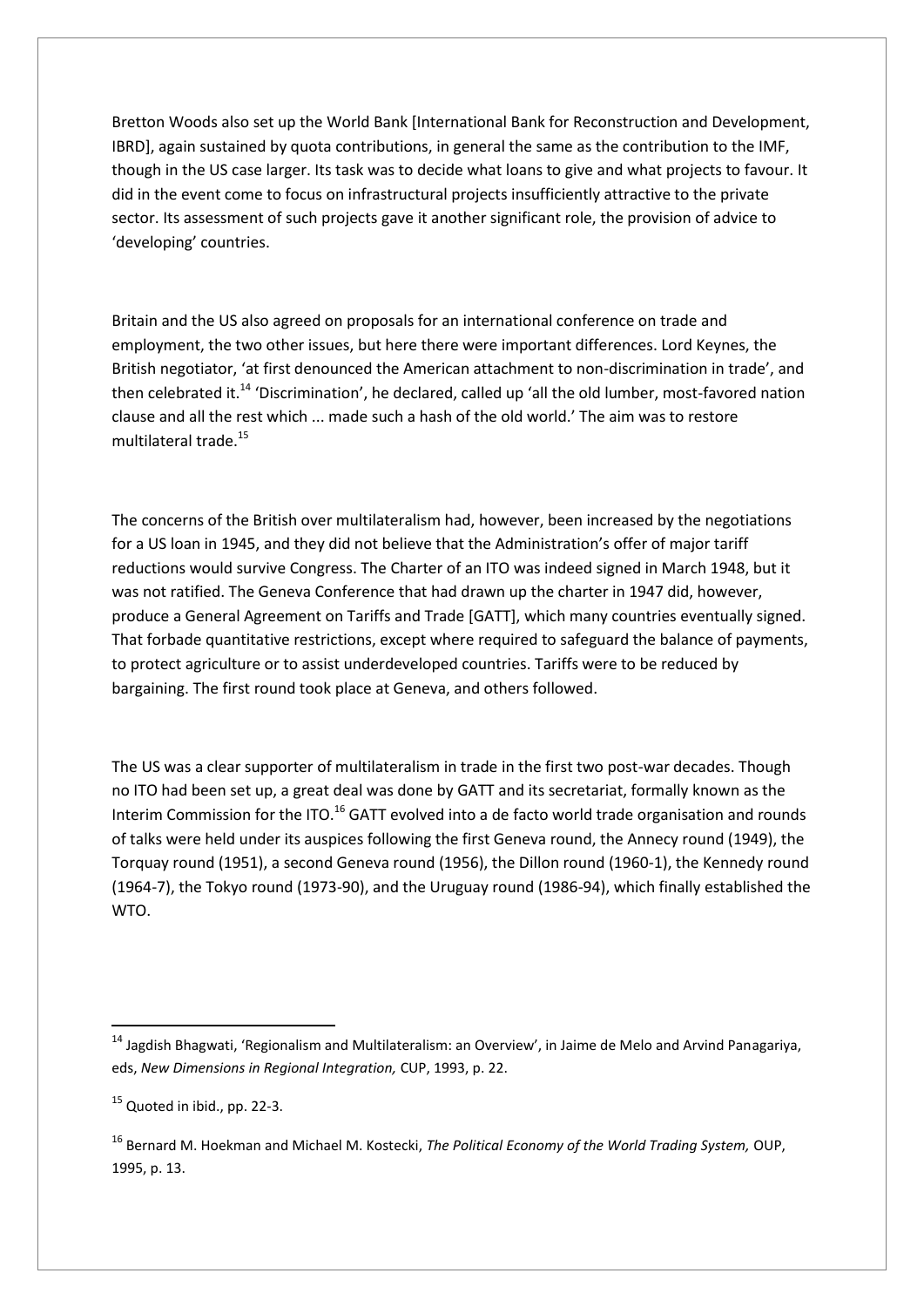Through GATT-negotiated tariff reductions, '[e]normous progress' was made towards global free trade. Between 1947 and the close of the Tokyo round of GATT talks in 1979, the average US tariff had declined by nearly 92%, and on the eve of the Uruguay round in 1987 the average US tariff was 4.9%, the EC 6% and Japan 5.4%. They key was the most-favoured nation clause, under which bilateral bargains became available to all.<sup>17</sup> By 1994 tariffs had fallen further, and a range of other issues were involved, including investment, trade in 'services', and 'intellectual property'. GATT had, moreover, become quasi-universal. It now had 128 signatories, and the post-SU Russian Federation, China and Taiwan were engaged in accession negotiations.

US business, more efficient than any competitors in Europe, had seen the opportunities in a stable and open market. From the early twentieth century it had taken the lead in mass production, benefiting from a large domestic market, largely kept closed.<sup>18</sup> Now that lead was eroded both by the EEC and then by Japan as well, though the US had favoured their earlier growth by investment and technology transfer. Other changes in the 1970s made a range of protectionist measures more appealing, including stagflation and the rise of Asian dragons, Hong Kong, Singapore, Taiwan and South Korea. The 'new protectionism' took the form of measures that did not openly challenge GATT, but certainly challenged its spirit: border non-tariff measures [NTMs] such as voluntary export restraints [VTMs] and domestic non-tariff measures such as subsidies.

The Uruguay round concluded in Marrakesh in 1994. It was protracted not only because of the increased size of the membership but also because of the complexity of the issues it faced. Some of them were left-overs from trade liberalisation. There considerable progress was finally registered. Even more intractable, however, were the new issues, services, investment, and IPR, which the US insisted on including. The major outcome was GATS. Indeed it tended to transform the whole system by its level of intrusiveness. GATS [and TRIPS, Trade-Related IP] 'exemplify ... key parameters of deeper integration, a much more intrusive concept than traditional liberalization'. The setting up of WTO turned GATT from 'a trade agreement to a membership organisation'.<sup>19</sup> What conditions would a state have to meet in order to join?

The Marrakesh agreement required a WTO ministerial meeting every two years. The third, held in Seattle late 1999, was intended to review the working of the multinational trade negotiations and launch the next round. But differences among the US, the EU and Japan, and between industrialised and developing countries, bedevilled the preparatory work.<sup>20</sup> And outside the conference there was a new level of protest, matching in some sense the level of intrusion which the extension of GATT to

**.** 

<sup>17</sup> Jaime de Melo and Arvind Panagariya, eds, *New Dimensions in Regional Integration*, CUP, 1993, p. 3.

<sup>18</sup> Sylvia Ostry, *The Post-Cold War Trading System*, University of Chicago Press, 1997, pp. 17, 57.

 $19$  ibid., p. 194.

<sup>20</sup> Dilip K. Das, *Global Trading System at the Crossroads,* London, New York: Routledge, 2001, p. 35.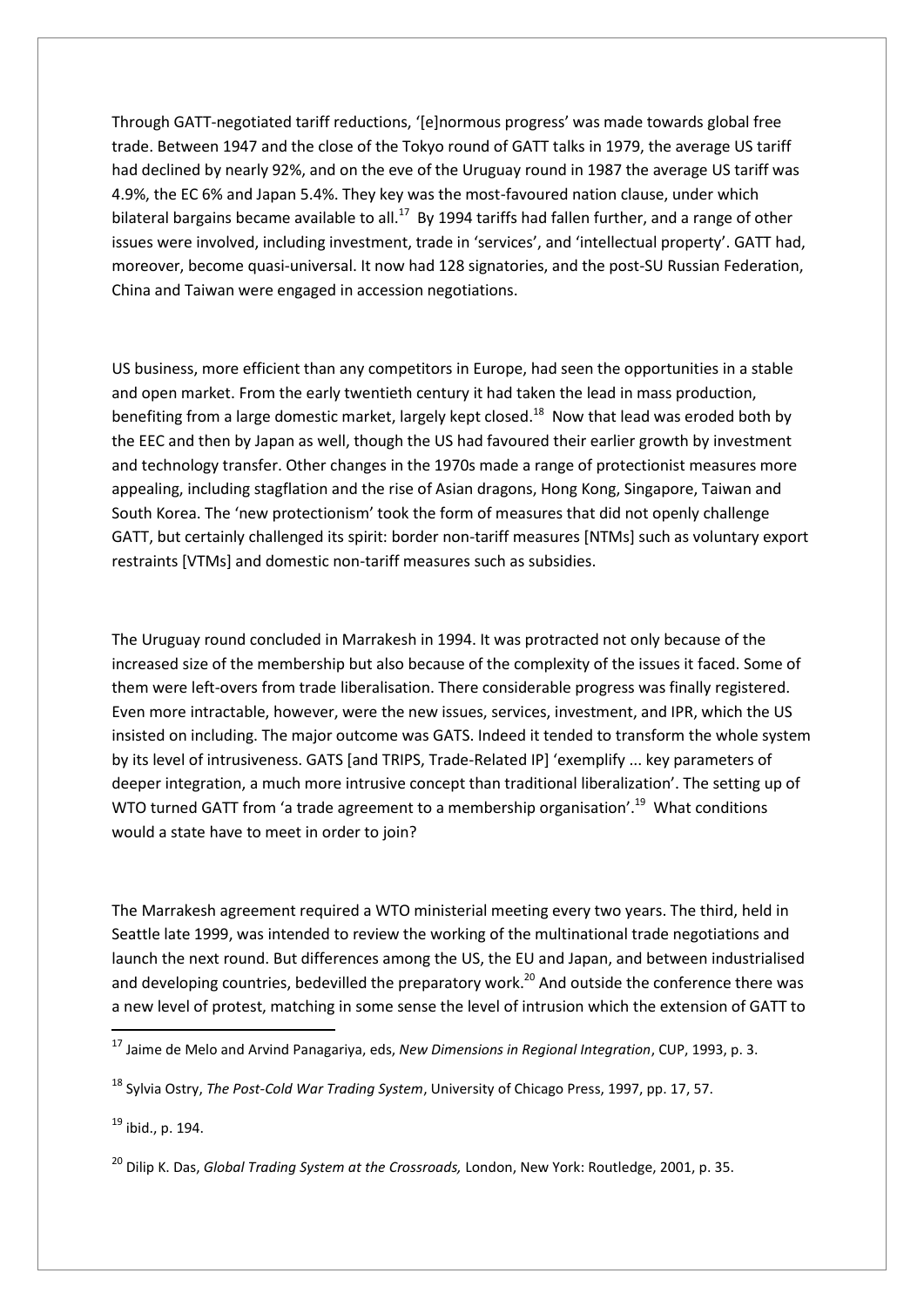GATS involved, but evidencing also the failure of national leaders to allow for an informed discussion of the issues and the possible outcomes. The internet globalised the logistics of mass protest and, as Rosemary Righter puts it, gave single-issue pressure groups 'a spurious homogeneity'.<sup>21</sup>

# *Global finance*

As Eric Holleiner pointed out in 1994, conventional wisdom had it that the US 'used its overwhelming power in the early post war years to establish an open liberal international economic order'. That was not true, he argues, so far as finance was concerned: the US 'constructed a decidedly *non*liberal financial order in which the use of capital controls was strongly endorsed'.<sup>22</sup> Capital controls were seen - by officials, industrialists and labour leaders, though not by private or central bankers - as 'necessary to prevent the policy autonomy of the new interventionist welfare state from being undermined by speculative and dis-equilibrating international capital flows'.<sup>23</sup> It was believed thanks to pre-war experience - that, at least in the short run, a liberal financial order would not be compatible with stable exchange rates and a liberal trading order. Also the US sympathised with financial interventionism in Western Europe and Japan for Cold War reasons.

By the early 1970s, however, the major powers had largely abandoned cooperative financing strategies, while unilateral capital controls were no longer able to handle speculative flows. 'The ineffectiveness of capital controls reflected in part the inherent difficulties of controlling capital movements', as Holleiner puts it. But those had now been 'compounded by the growth of international trade and multinational corporations, which had increased the opportunities to evade controls by means of leads and tags in trade payments and in intra-firm transactions. The growth of international telecommunication links ... also made enforcement of controls more difficult.<sup>'24</sup> 'The USA', Meghnad Desai argues, 'pursued policies during the 1960s, which a responsible key currency power should not have, but no one, and certainly not the IMF, could prevent it from doing whatever it chose to do.<sup>'25</sup> Though Western Europeans argued for cooperative controls, the Americans rejected them, arguing, by contrast to Bretton Woods, for the free movement of capital as well as free trade in goods and services.

 $23$  ibid., p. 4.

1

 $^{24}$  ibid., p. 103.

<sup>21</sup> reviewing M. Moore, *A World without Walls,* CUP, 2003, in TLS, 26.9.03.

<sup>22</sup> Eric Holleiner, *States and the Reemergence of Global Finance,* Cornell UP, 1994, pp. 3-4.

<sup>25</sup> In M. Desai and Yahia Said, *Global Governance and Financial Crises*, London, New York: Routledge, 2004, p. 13.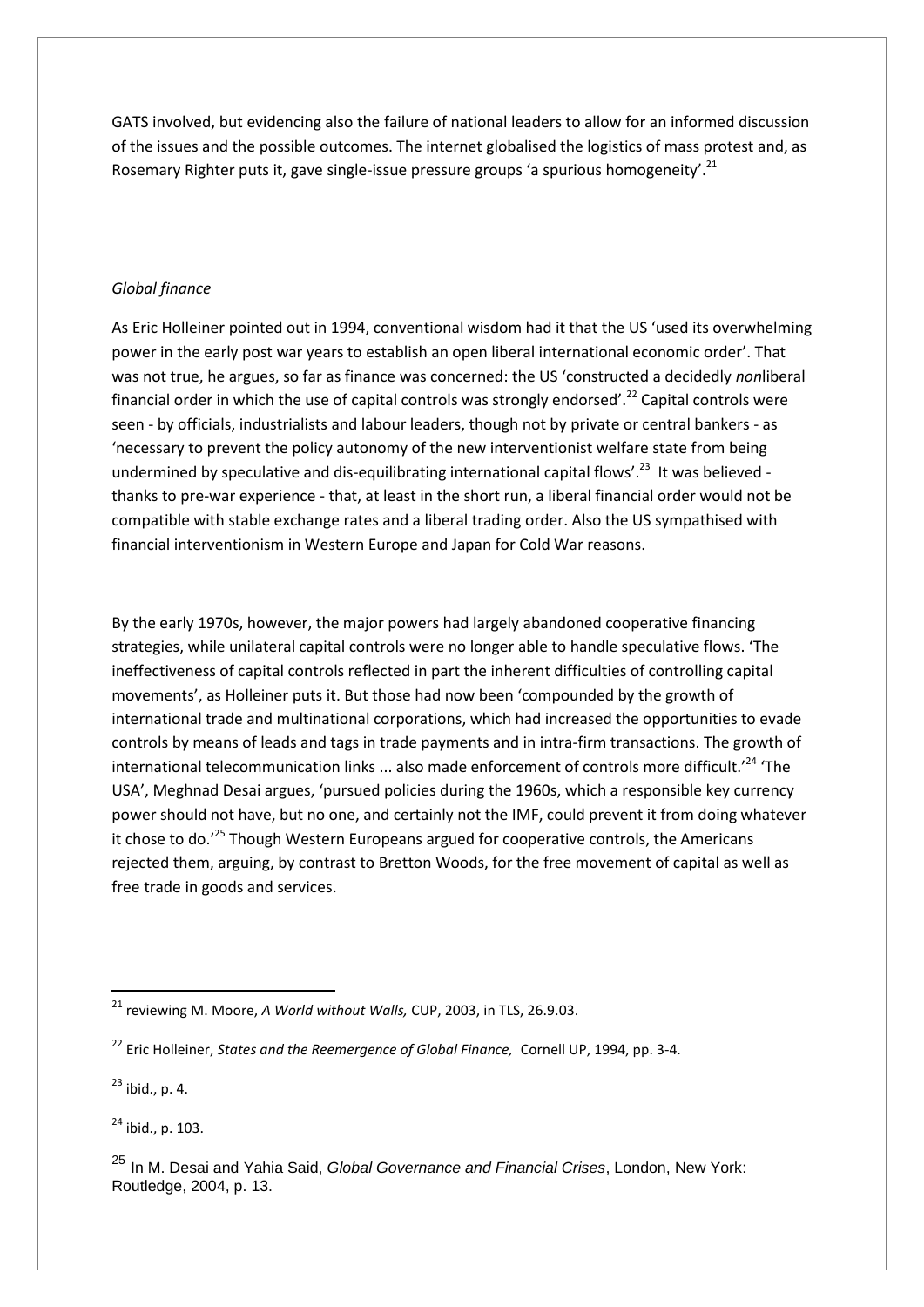Nixon's shutting the gold window was, Aglietta says, a 'purely opportunistic political move'.<sup>26</sup> The reason for the shift was, however, partly ideological. Argument was supplied by 'neo-liberals', drawing on Friedrich Hayek and others, who were critical of the interventionist welfare state envisaged at Bretton Woods. They also dismissed the idea that speculative capital flows would disrupt stable exchange rates by arguing for a floating exchange rate, under which speculation would not be destabilising. The other argument was supplied by 'those concerned with maintaining the [US] government's policy autonomy in the face of growing external and internal imbalances'.<sup>27</sup> Private investors, given the freedom to invest globally, 'would continue to underwrite U.S. deficits through their holdings of attractive U.S. assets'.<sup>28</sup> Other major Western countries, including the UK, accepted the neoliberal thinking, partly because of the difficulty of 'implementing national Keynesian ideas in a globally integrated financial system' and partly because of frustration over the stagflation that followed OPEC's hike in oil prices in the mid-1970s.<sup>29</sup> Milton Friedman seemed to have the answers.

The US renewed its enthusiasm for financial liberalism in the 1980s: 'international markets once again helped the United States to retain policy autonomy in the face of large domestic and external economic imbalances.'<sup>30</sup> Just as it had in the 1970s attracted investment by Arabs enriched by OPEC's oil prices, it now attracted the surplus savings of the Japanese. The UK abolished exchange controls at one blow in October 1979, and, committed to maintain London's position as an international financial centre, in October 1986 opened up the Stock Exchange to foreign securities firms [the Big Bang]. Now a substantial creditor, Japan had a stake in a stable and open global system, and also 'liberalised'. Other governments, too, began to 'liberalise' and 'deregulate', including the EC. Circumstances, example, ideology, all pointed that way.

The economic expansion of the US after 1982 and the rise in the dollar contributed to large deficits. Though financed by foreign private capital, those worried policy-makers because they contributed to protectionist sentiment. In 1985 major countries signed the Plaza accord, in which they agreed to reduce the US current account deficit by encouraging the dollar to fall. That, the Reagan Administration hoped, would improve the trade position, and encourage foreigners to bear the main burden of the deficit. Talking down the dollar would devalue the US debt, and indirectly prompt other governments to 'begin expansionary policies that would help reduce the U.S. deficit without

 $28$  ibid., p. 114.

**.** 

<sup>29</sup> ibid., pp. 129-30.

 $30$  ibid., p. 147.

<sup>&</sup>lt;sup>26</sup> Aglietta in ibid., p. 46. <sup>27</sup> Holleiner, p. 120.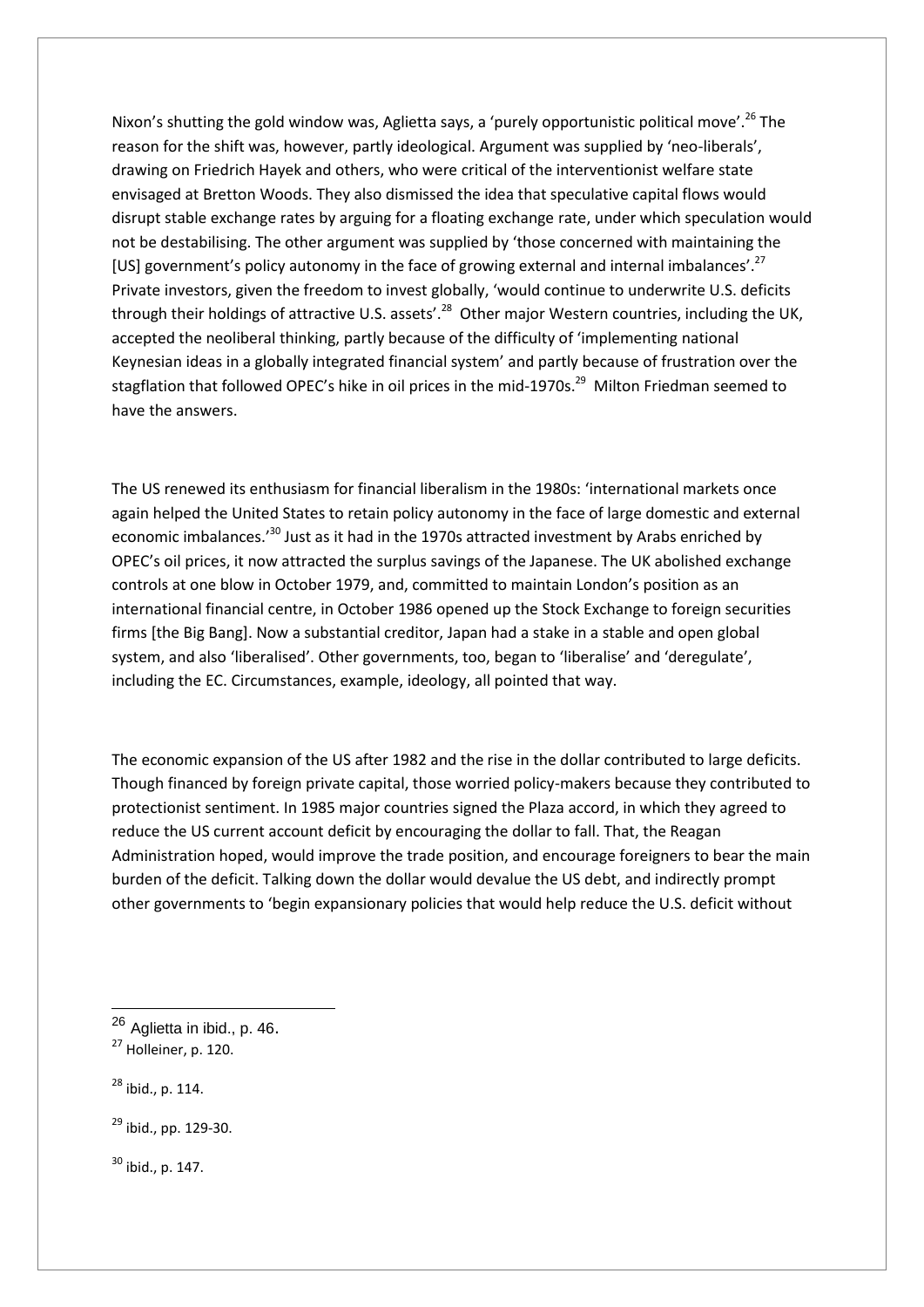requiring the United States to reduce its growth'.<sup>31</sup> Initial success was followed by the collapse of the share market in October 1987.

'Globalisation' in the financial sphere, though it finally took hold, was clearly neither a smooth nor inevitable process. In it, as Holleiner shows, the state had, moreover, a major role, especially the most largest and most powerful, the US. It recognised that it 'could utilize its dominant position in the open, liberal international system to encourage foreigners both to finance and to bear the burden of adjustment to its growing current account and fiscal deficits'.<sup>32</sup> It was more willing to promote an open, liberal order in respect of finance than trade, because its hegemonic position lasted longer. The fact that it was also a provider of security – for example for the Arab states, as well as Japan – also supported that hegemony.

# *Banks and crises*

With the floating of currencies, investment or merchant banks, traditionally slim operations, needed more capital, and either had to raise money on the stockmarket or join up with commercial banks. 'Commercial banks were keen to move the other way.' Their strong balance sheets gave them 'the chance to muscle investment banks out of the underwriting of securities'. The financial industry expanded. Its share of the American stockmarket climbed from 5.2% in 1980 to 23.5% in 2007.<sup>33</sup>

Banks' business not only grew: it became more complex. Once currencies could float, companies with costs in one and revenues in another needed to hedge exchange-rate risk, i.e take out insurance. That began a business in the early 1970s from which a complex array of derivatives emerged as the various components of risk were traded. But 'a small initial position can lead to a much larger exposure'. The biggest hiccough came after the 1987 crash, blamed in large part on a technique called portfolio insurance.

Securitisation was 'another child of the 1970s'. Loans were bundled into packages sold to outside investors. That spread the risk, gave investors more interest than government bonds, and enabled commercial banks to earn fees. They could also borrow in the markets rather than depend on the growth of retail deposits. The big market was for American mortgages. More buyers meant higher prices and slacker lending standards, including lending to low-income [high risk, 'sub-prime'] borrowers, a source of the collapse of 2008.

**.** 

 $31$  ibid., p. 184.

 $32$  ibid., p. 202.

<sup>33</sup> *New Zealand Herald*, 22.10.08, p. C5, using *The Economist.*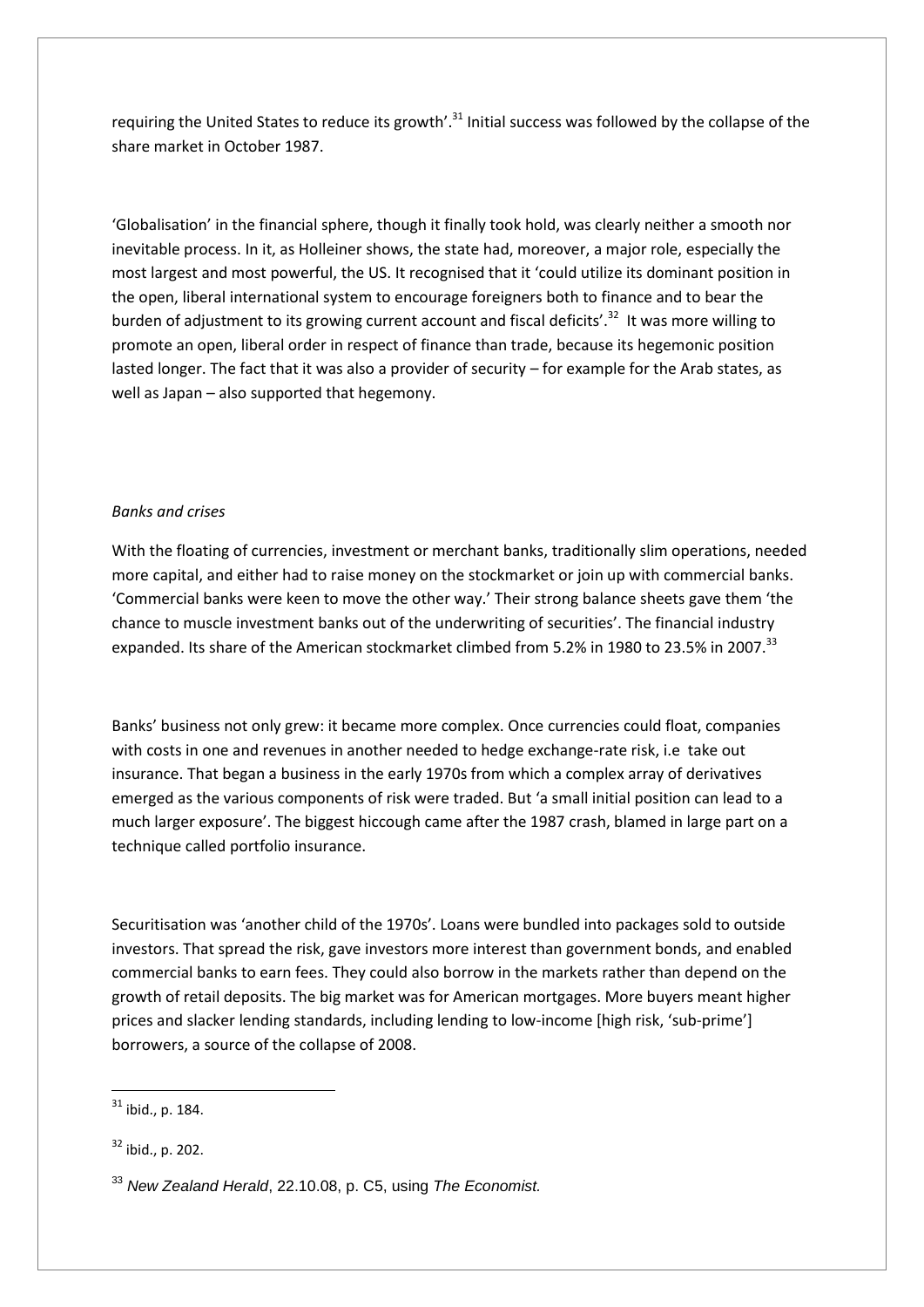There was 'a heavy appetite for these instruments' in Germany, Japan, and major emerging markets like China. In 2005 Ben Bernanke famously or infamously ascribed the US borrowing binge to a 'global savings glut', many emerging markets seeking to insure themselves against future crises, while oil countries sought ways to use their earnings, and countries with undeveloped financial systems, like the PRC, wanted to diversify into safe assets.<sup>34</sup> Bretton Woods II was the so-called Deutschebank trio's description of the system that propagated the US deficits, because the Asian countries were quasi-pegging their currencies to the dollar.<sup>35</sup> But you can have too much a good thing.

Greenspan, Bernanke's predecessor at the Federal Reserve Board, had spoken in December 1996 of 'irrational exuberance'.<sup>36</sup> The 'new economy' of dot.coms became the IT bubble that burst in 2001. But regulatory failure, insouciance, post-Cold War euphoria, a political urge to increase home ownership, talk of the end of the state, and Greenspan's own policies, prompted a crisis in the US that, like that of 1929, spread to other countries. Warnings were ignored: global current account imbalances, asset price inflation, rising household leverage, slowing output. Risks to the world economy had become extremely low, the IMF declared in April 2007.<sup>37</sup> Yet in 2004-06 \$1.5 trillion in sub-prime mortgages had been booked. $38$  The boom was fuelled by massive increases in housing prices, influx of cheap foreign capital, permissive regulatory policy, low interest rates applied after the dot-com crisis. The Bank of China was exposed to USD49 bn sub-prime Collateralized Debt Obligations.<sup>39</sup> Household debt in the US rose 64 times 1960-2007. US public debt stood at USD5 trillion in 2006, 44% held by foreigners. By 2009 China and Japan together held 47% of US foreign debt. China held US722bn.<sup>40</sup>

The bursting of this bubble had, of course, major impacts on trade, prompted higher interest rates on debt, led to bank collapses, and, less obviously, reduced government revenue from taxation. With 1929 in mind, Reinhart and Rogoff refer to a 'Second Great Contraction'. In particular it affected the export-driven economies of Asia that had benefited from America's consumer boom. The question was whether domestic demand could take up more of the slack.<sup>41</sup> In global crises 'exports no longer provide a cushion for growth'.<sup>42</sup>But how quickly can adaptation take place? The answers so far seem to have brought the state very much into the picture, even in countries where it had stood back. Are those only short-term interventions?

 $\overline{\phantom{a}}$ 

<sup>34</sup> Carmen M. Reinhart and Kenneth S. Rogoff, *This Time is Different*, Princeton UP, 2009, pp. 171, 209.

<sup>35</sup> Ibid., p. 211.

<sup>36</sup> Kindleberger, p. 139.

<sup>37</sup> Ibid., p. 214.

<sup>&</sup>lt;sup>38</sup> Michael Lim Mah-Hui and Lim Chin, *Nowhere to Hide*, Singapore: ISEAS, 2010, p. 23.

<sup>39</sup> Ibid., p. 26.

<sup>40</sup> Ibid., p. 80.

<sup>41</sup> NZH, 31.1.09 ex Economist.

<sup>42</sup> Reinhart and Rogoff, p. 269.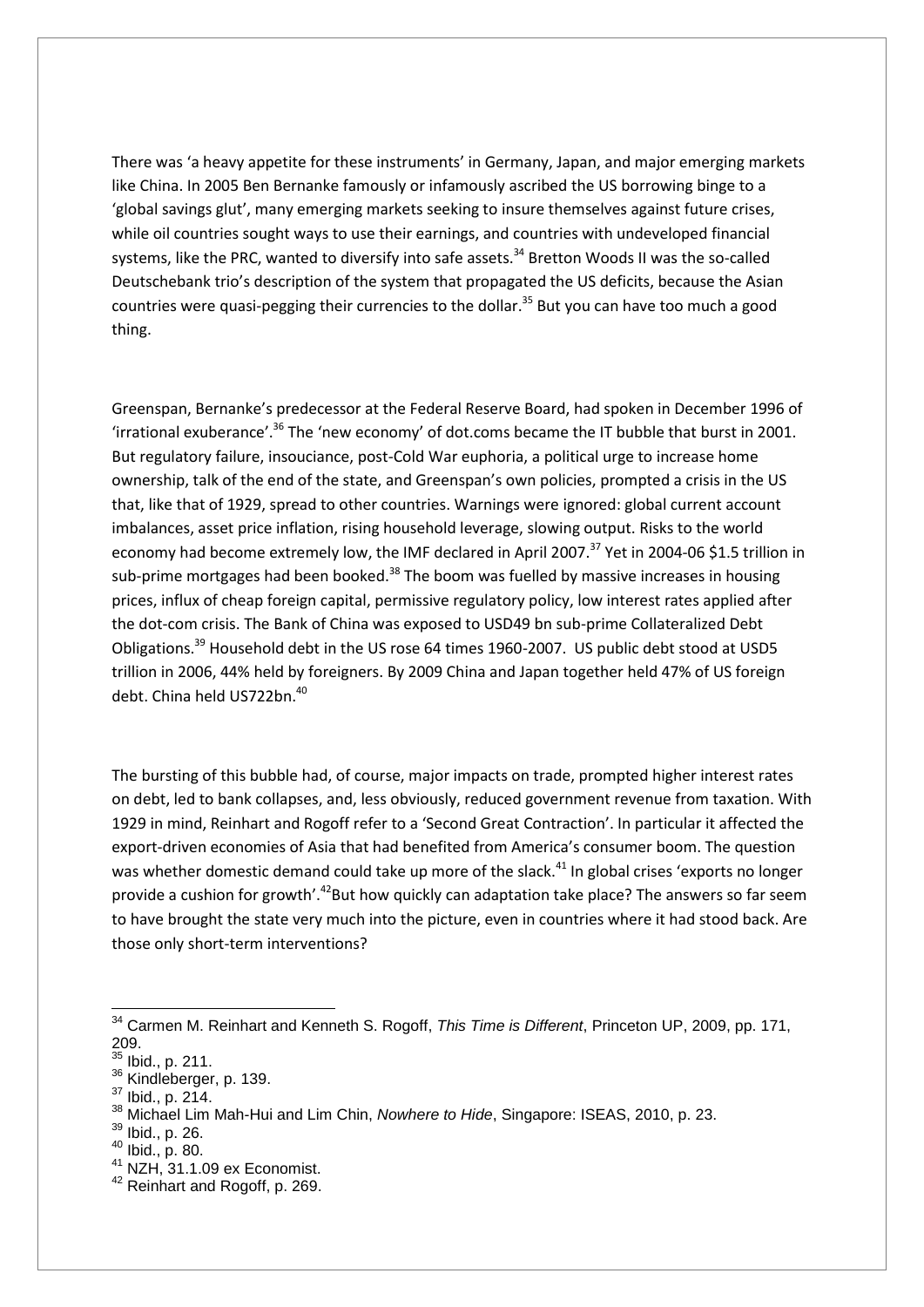Some argue that it should still be left to the market, as Hoover's Treasury Secretary, Andrew Mellon, had put it years before: a panic would 'purge the rottenness out of the system'.<sup>43</sup> But Kindleberger argues that the general rules – that state should always intervene and that it should never do so – are both wrong.<sup>44</sup> He talks of a lender of last resort. That, of course, applies within a country. But can there be an international one? and would it lead to - moral hazard - profligate national policies? 'If one provides insurance to everyone everywhere, with no conditions, some players are going to misbehave'.<sup>45</sup> Kindleberger asks in what currency it would lend: perhaps several, he answers, those with large reserve assets. When would it lend? - not when a change in currency values was in fact necessary.<sup>46</sup> The US as hegemon rescued Mexico in 1982. The IMF rescued Russia 1998. No one rescued Argentina in 2001. The IMF did it blunderingly in Asia 1997-8. But the G7 created no new structure except 'a talking shop', the Financial Security Forum.<sup>47</sup>

A world central bank would be a more efficient lender of last resort than the IMF, but 'an improbable one'. Outside the EMU most countries, including the US, see the issue of money as a mark of sovereignty.<sup>48</sup> Michael Aglietta points out that intrinsic LOLR problems are magnified on the international level: there is no bankruptcy court; there are no sovereign states 'to drive restructuring and to hammer out loss-sharing agreements'. 'Monetary sovereignty is over-hung by political sovereignty. And it is what is lacking in the international arena.<sup>149</sup>

Or a world-wide preventative approach? Even that is at odds with world of states; and if it came about, it would surely be, like IMF, full of politics. At times strategic and financial interests coincide, for example in the case of US and the Arab world, but often they do not. States pursue interests by either means or both, and any systemic improvements have to take account of that. The most we could have may be better regulators. And could one trust in them? Consider the failure of the IMF's out of date neo-liberal approaches. And how in any case could they ensure implementation? A statement? – if that is what Kindleberger means, with investors left to draw their own conclusions.<sup>50</sup>

Reinhart and Roloff argue that there is 'a huge role' for international institutions in enforcing transparency. 'The task of enforcing transparency is far more easily said than done, for governments have many incentives to obfuscate their books. But if the rules are written from the outside and in advance of the next crisis, failing to follow the rules might be seen as a signal that would enforce good behavior.<sup>51</sup> There is, they insist, an important role for an [new] international regulatory

 $\overline{\phantom{a}}$ 

<sup>&</sup>lt;sup>43</sup> Quoted in Kindleberger, p. 178.

<sup>44</sup> Ibid., p. 13.

<sup>45</sup> Reinhart and Rogoff, pp. xli-xlii.

<sup>46</sup> Kindleberger, pp. 214-15.

<sup>47</sup> Desai, p. 15.

<sup>48</sup> Kindleberger, p. 236.

<sup>49</sup> In Desai, pp. 59, 64.

<sup>50</sup> Kindleberger, p. 254.

<sup>51</sup> Reinhart and Roloff, p. 282.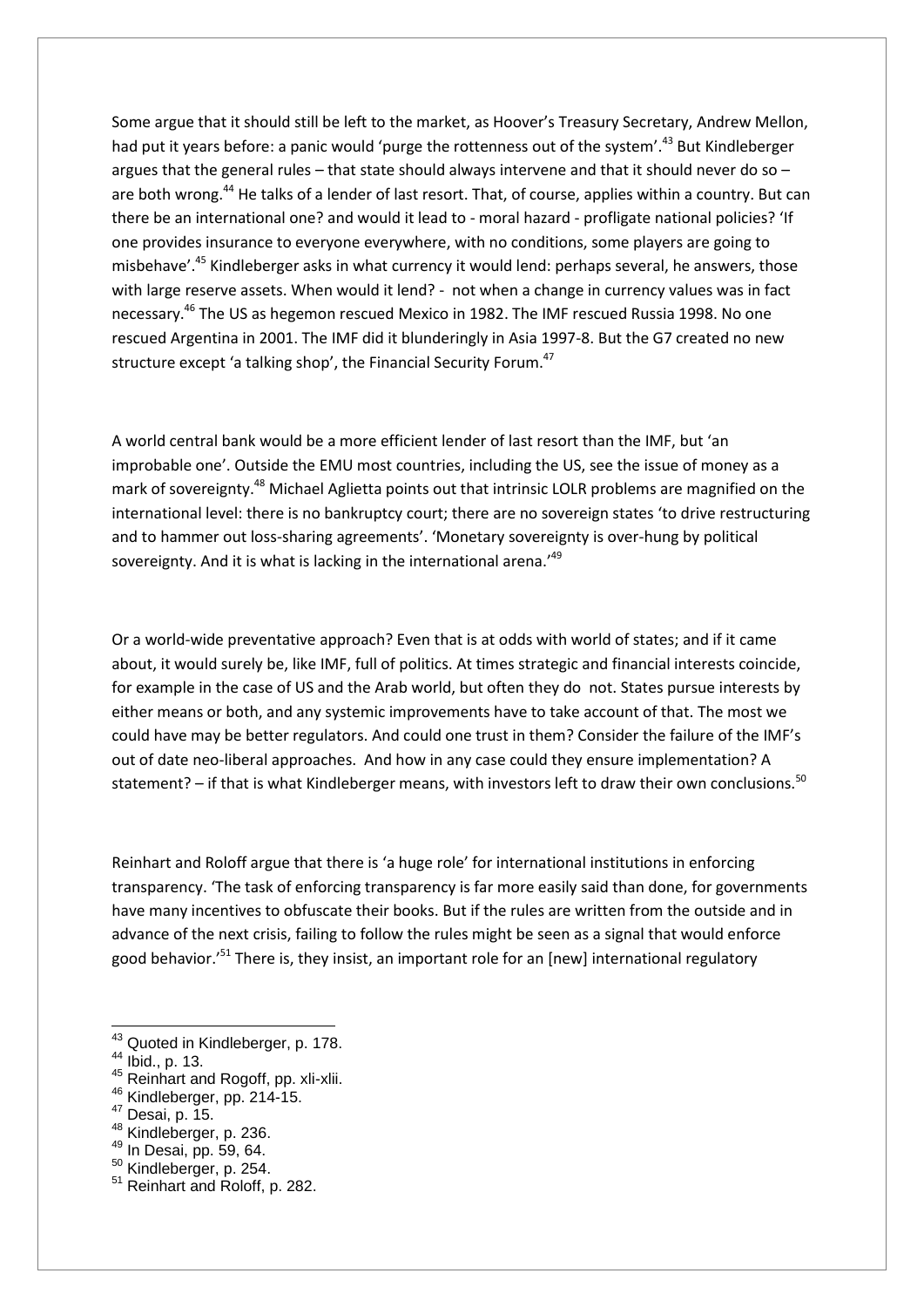institution.<sup>52</sup> The G20 Seoul meeting was not hopeful. It demonstrated 'not collective leadership but joint abdication of power'.<sup>'53</sup> But perhaps more went on behind the scenes – even between the US and the PRC - than appeared in public.

Are there other longer-term possibilities? The larger non-OECD countries have potential for growth inasmuch as their work force is not so aged as that of the OECD countries, and they might attract financial savings and technology, though it would hardly be a smooth process.<sup>54</sup> A world currency is unlikely even long-term. But 'the world monetary oligopoly might become more complex with the rise of China, India, Indonesia, Brazil and the comeback of Russia'. They will all have 'large financial markets in national currencies, which will not be linked to any of the former key currencies'.<sup>55</sup> The international crisis management system would need to involve the 'South'.<sup>56</sup> Several 'co-anchor currencies' might emerge to dilute the hegemony of the USD.<sup>57</sup>

#### *Southeast Asia*

The independent states of Southeast Asia were, of course, involved in both forms of 'globalisation', economic and political. They and their leaders responded more or less creatively both to the political circumstances in which they found themselves and the economic.

Politically, their circumstances were particular as well as general. They shared the process of decolonisation with other parts of the world, but in their case it had been preceded by Japanese conquest. Their strategic value and their proximity to China subjected them to Cold War rivalries, and after its conclusion to post-Cold War uncertainties. They remained the concern of major powers and were concerned by them. Key episodes included Britain's withdrawal from its base in Singapore, announced in 1967-8; American military intervention in Vietnam, coupled with President Johnson's insistence late in 1966 that '[t]he key to Asian peace in coming generations is in Asian hands'<sup>58</sup> and with Nixon's Guam doctrine; the intervention and the withdrawal of the Soviet Union; the growth of China's political influence and economic power; and the various stages of the predominantly economic involvement of the Japanese.

 $\overline{a}$ 

<sup>&</sup>lt;sup>52</sup> Ibid., p. 282.

 $53$  FT, 13.11.10.

<sup>54</sup> Aglietta, p. 67.

<sup>55</sup> Ibid., p. 67.

<sup>56</sup> Ibid., p. 67.

 $57$  Lim and Lim, p. 117.

<sup>58</sup> q. M. Antolik, *ASEAN and the Diplomacy of Accommodation,* Armonk: Sharpe, 1990, p. 16.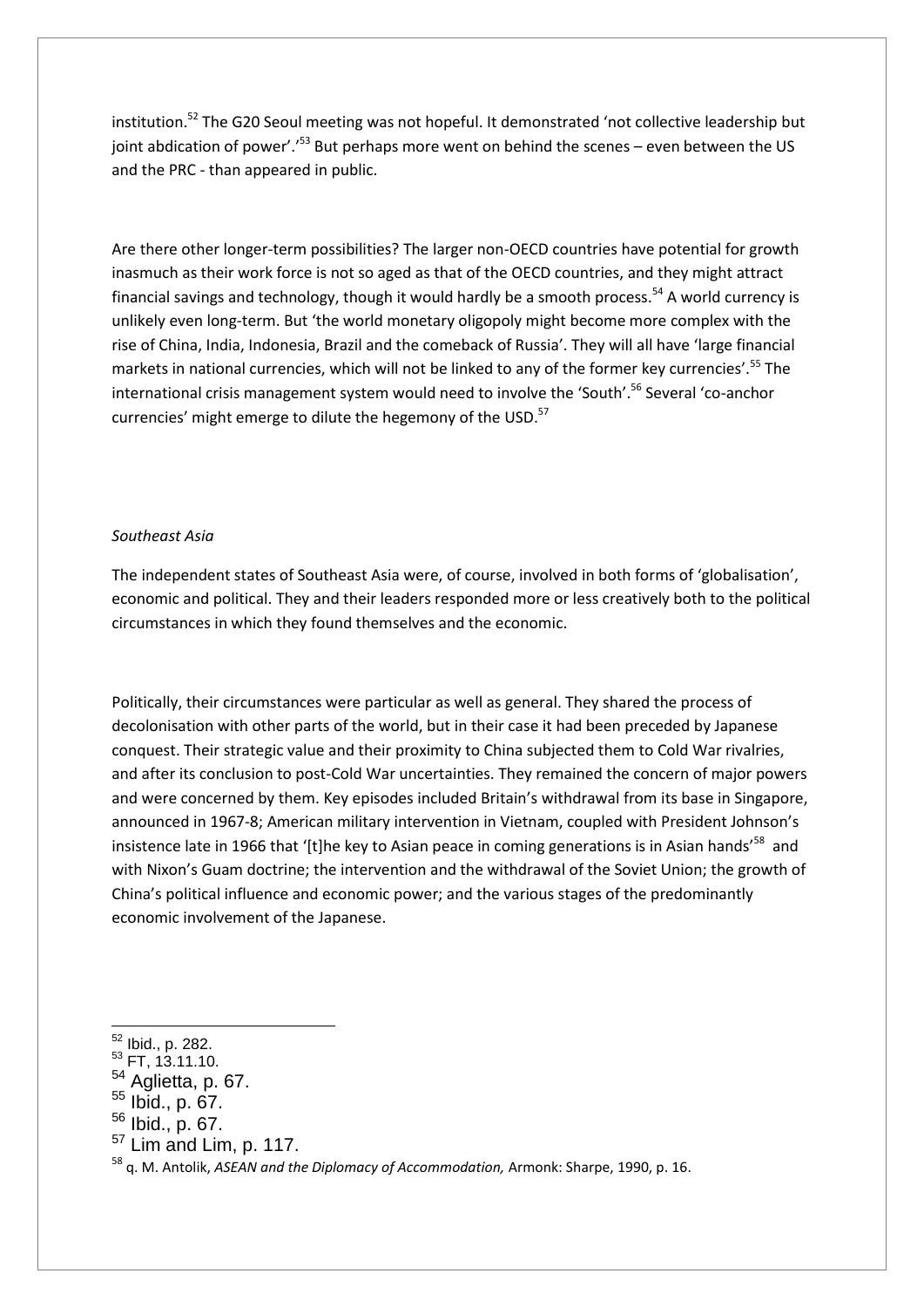Economically, the states sought initially to break away from the colonial economic pattern by adopting ISI [import substitution] programmes, though markets were relatively small. A shift to EOI [export oriented industrialisation] gathered speed in the 1980s, backed by Japanese investment post-Plaza, and that, with in some cases the export of oil and gas, brought them extraordinary prosperity, and a growing commitment to economic liberalisation and deregulation. A vast inflow of FDI, coupled with inadequate supervision and regulation of financial markets, contributed to the economic crisis of 1997-8<sup>59</sup> and led - except in Malaysia's case - to the application, more or less unwillingly, of neo-liberal 'remedies'.

My fellow historians wondered whether the structure of *The Cambridge History of Southeast Asia*, which seemed to them to emphasise the role of the West, precluded an adequate account of the role of China before the Europeans arrived. That was a question no doubt partly put into their minds by the changing role of China from the late 1970s. Its 'rise' is certainly something that Southeast Asian countries take into account, both politically and economically.

How would China use the increased power that it secured through its economic expansion? The nature of the regime nurtured some apprehension. The Communist Party determined to retain its control even though it abandoned Communist ideology for the oxymoronic 'socialist market economy'. The 1989 protesters tried to appropriate patriotism.<sup>60</sup> Suppressing them, the regime took it over. 'Socialism' and 'patriotism' are 'by nature the same', Jiang Zemin declared. $61$ 

'It is not preordained that China's military power will turn into a threat, or that it will behave like the former Soviet Union', Prime Minister Goh Chok Tong of Singapore said in Beijing in 1995. But, he boldly added, 'China must show through its attitude and action that, big as it will be, it intends to be a responsible member of the international community.<sup>62</sup> What Michael Leifer called its 'steely assertiveness' in the South China Sea – scene of claims and counter-claims relating both to strategic interests and oil and gas prospects – did not augur well.<sup>63</sup> But, as Greg Austin pointed out in 1998, there had been only two violent clashes on the ocean frontier. Beijing relied more often on 'blandishments and threats rather than use of force'.<sup>64</sup>

1

<sup>&</sup>lt;sup>59</sup> Cf Zhang Yuejiao, 'Economic Law Reform dealing with the Asian Financial Turmoil', in Snyder, p. 286.

<sup>60</sup> Christopher Hughes, *Chinese Nationalism in the Global Era*, London, New York: Routledge, 2006, p. 53.

Quoted in ibid., p. 58.

 $62$  Quoted in Ibid., p. 55.<br> $62$  Quoted in Storey in Lee and Storey, p. 210.

<sup>63</sup> M. Leifer, 'International Dynamics of One Southeast Asia', in Hadi Soesastro, ed., *One Southeast Asia in a New Regional and International Setting*, Jakarta: CSIS, 1997, p. 193.

<sup>64</sup> G. Austin, *China's Ocean Frontier*, St Leonards: Allen and Unwin, 1998, pp. 95, 97.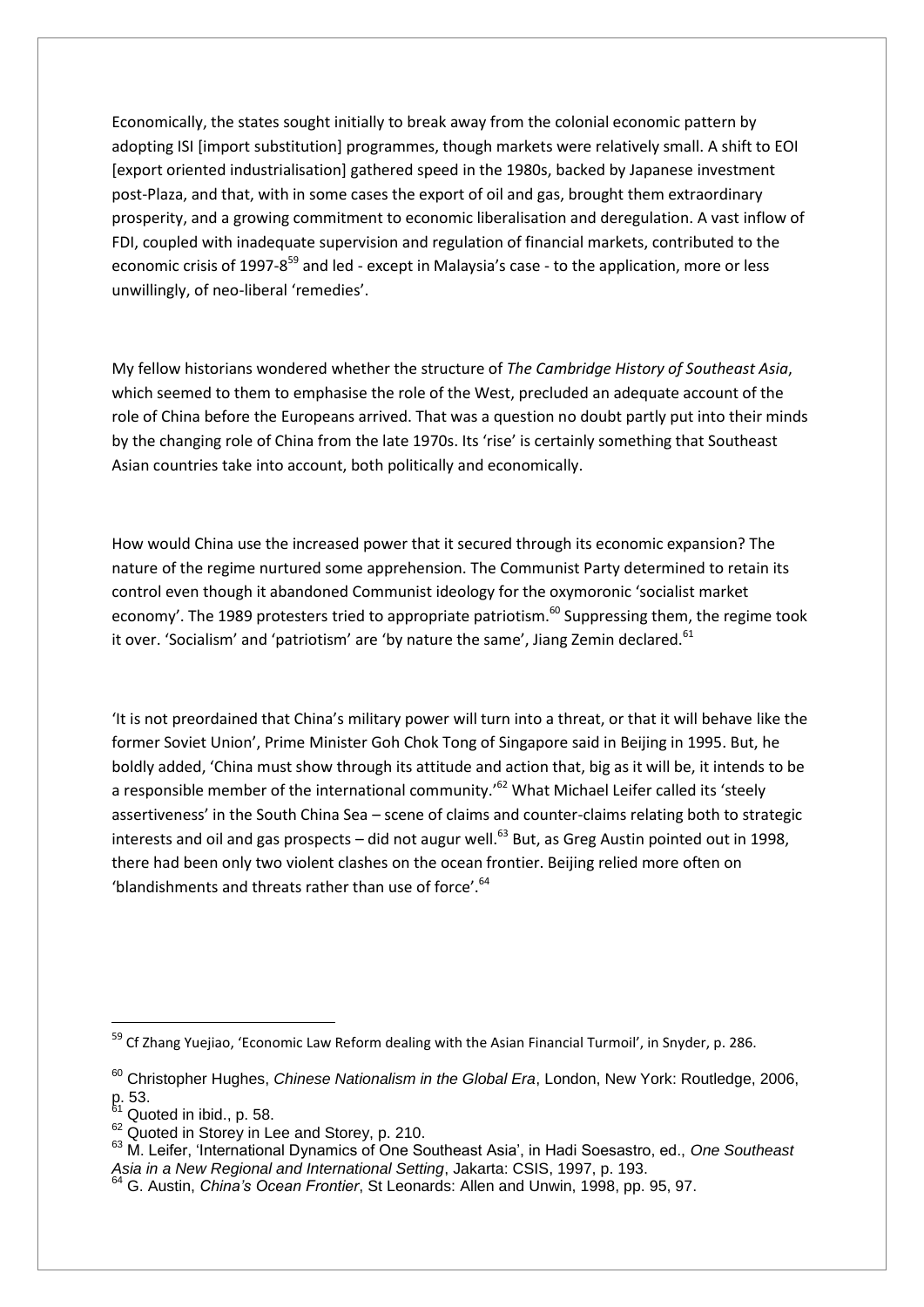The reaction of the Southeast Asian states, moreover, prompted a 'charm offensive'. The 1997-8 cash-and-crash crisis, too, enabled the PRC to demonstrate its goodwill. Its economic development seemed an opportunity for Southeast Asia, not a threat.<sup>65</sup>

China had also chosen to participate in the ARF [ASEAN Regional Forum]. The reasons were that 'it offered it a key voice in regional politics, promoted the idea of multi-polarity and provided a way of tying other major powers such as the USA and Japan into a rule-governed community in the region'.<sup>66</sup> For the PRC multilateralism and multi-polarity were 'a double-track strategy to deal with the United States'. It brought China closer to a Western way of looking at international affairs. But, as Guoguang Wu and Helen Lansdowne suggest, it was multilateralism with Chinese characteristics, designed to shape the region, expand its influence, and limit the hegemony of the US. $^{67}$ 

It was responding to an opportunity ASEAN had offered, and it was a calculated offer. There was no chance that ASEAN could resist China if it chose to deploy its strength, whatever Vietnam had been able to do back in 1979: the armies of ASEAN states were national constabularies. 'From the perspective of realist international relations theory, Southeast Asian states should have either balanced against China by forming tighter alliances with the United States, or they should have bandwagoned with China as China became more powerful. Instead, Southeast Asia did both.<sup>68</sup> The US should still be involved as part of a balance of power against China. But both should be involved in a network of relationships that would cover Southeast Asia, where the ASEAN structure existed, and also Northeast Asia, where there was no such structure that could limit the potential conflicts among China, Japan, and North Korea.

'Future historians will mark 2008 as the year that the development model that has driven much of Asia's rapid growth for the past two decades went bankrupt', Michael Pettis wrote in 2009.<sup>69</sup> Behind it lay the implicit assumption 'that US households had an infinite capacity to borrow and spend'. That was false, and its early renewal impossible. The aim, he again suggested, should be to raise domestic consumption. China cannot do it quickly, Wen Jinbao says.<sup>70</sup> Can China's neighbours do it at all, given that they have no such vast domestic markets? Perhaps a little more than may at first assumed, given their role in the value chain, i.e. making parts assembled in China. And presumably an enlarged Chinese market might also buy Southeast Asia goods, just as Americans would like it to buy US goods, raising the renminbi rate for the purpose. $71$ 

**<sup>.</sup>** <sup>65</sup> Osborne, *Paramount Power*, p. 6.

<sup>66</sup> Alex J. Bellamy, 'The pursuit of security in Southeast Asia', in Mark Beeson, ed., *Contemporary Southeast Asia*, Basingstoke: Palgrave Macmillan, 2004, p. 173.

<sup>&</sup>lt;sup>67</sup> Guogang Wu and Helen Lansdowne, 'International multilateralism with Chinese characteristics', in Wu and Lansdowne, pp. 3, 4, 7.

<sup>68</sup> Womack, p. 219.

<sup>69</sup> *Financial Times,* 20.5.09.

<sup>70</sup> NZH, 13.10.10.

<sup>71</sup> NZH, 2.6.09.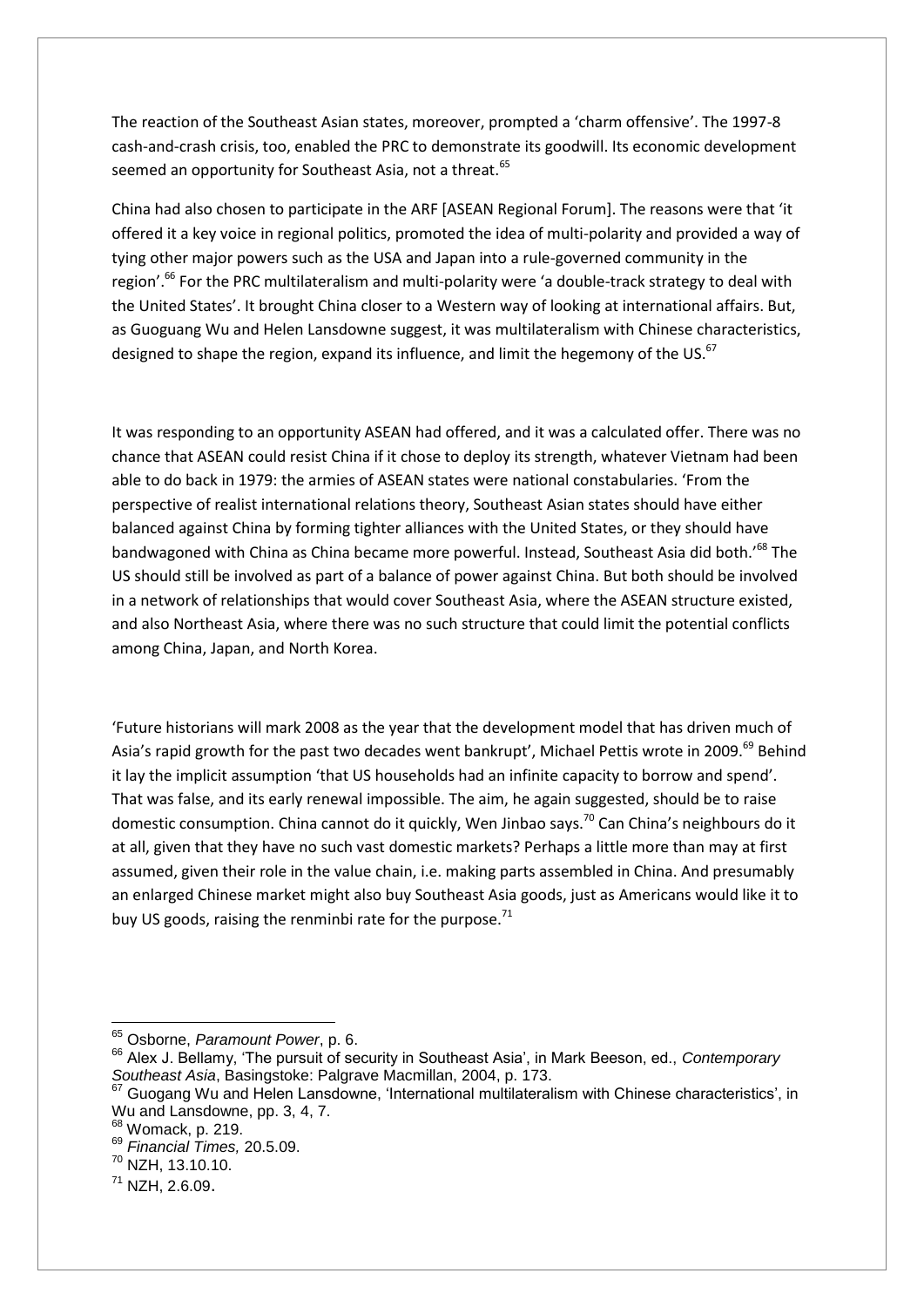#### *New Zealand*

In remote New Zealand China bulks larger than at any previous time in its history, perhaps to the untoward neglect of Southeast Asia. But since the collapse of its special economic relationship with the UK, its commercial interests range across the world to a degree perhaps surprising in so small an economy. The Great Depression no longer remains in the personal memory of many of its inhabitants, but it remains, along with the two world wars, part of the collective memory: it played a major role, after all, in the emergence of a sense of New Zealand nationalism.

That kind of memory was certainly evoked during the 2008 depression, not merely, of course, in New Zealand. It was the worst crisis, we were told, since then; we must not go down that track again. 'The chief practical use of history is to deliver us from plausible historical analogues', as Lord Bryce put it. The world is now a very different place from the one into which I was born in 1931. Its states have been more active and active in different ways. Whether what memory urged them to do in haste was sufficient or appropriate we cannot yet tell. But the state is clearly not dead, and even those who thought it was, or ought to be, stopped their obsequies short, and held out their pleading hands instead.

*The author acknowledges the helpful comments made by Sir Colin Maiden and Hugh Whittaker*